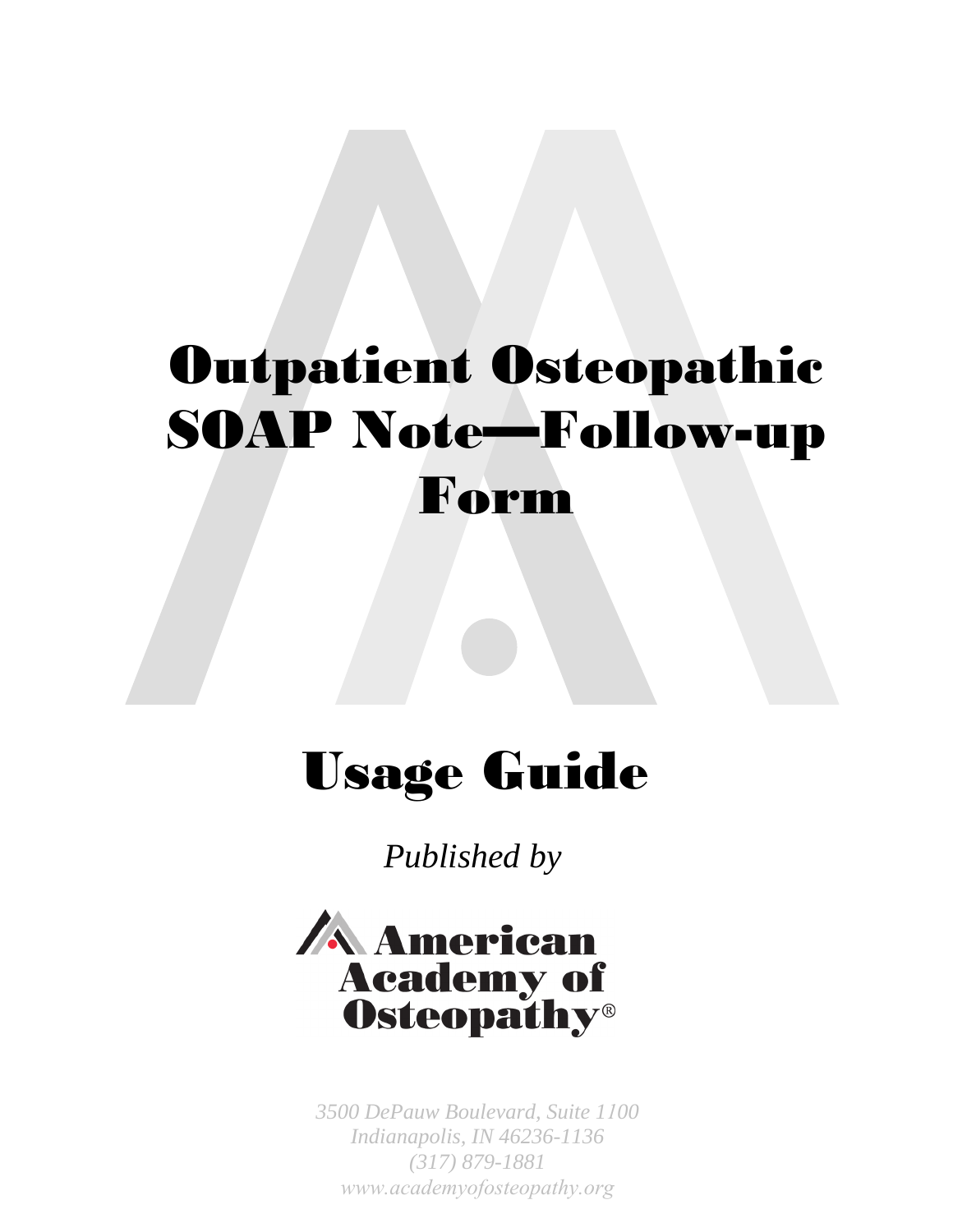## **Outpatient Osteopathic SOAP Note—Follow-up Form<br>Complete Table of Contents**

| <b>Section SOAP-Follow-up Forms</b>                                                    |  |
|----------------------------------------------------------------------------------------|--|
|                                                                                        |  |
|                                                                                        |  |
| Page 1 of 2 "S" Subjective and "O" Objective -- Follow-up Form                         |  |
| <b>Section I: Patient's Identification and Vital Signs</b>                             |  |
|                                                                                        |  |
|                                                                                        |  |
|                                                                                        |  |
|                                                                                        |  |
|                                                                                        |  |
|                                                                                        |  |
| Section II: "S" Subjective                                                             |  |
|                                                                                        |  |
|                                                                                        |  |
|                                                                                        |  |
|                                                                                        |  |
|                                                                                        |  |
|                                                                                        |  |
|                                                                                        |  |
|                                                                                        |  |
|                                                                                        |  |
|                                                                                        |  |
|                                                                                        |  |
|                                                                                        |  |
|                                                                                        |  |
|                                                                                        |  |
| Page 2 of 2 "O" Objective Findings (cont.), "A" Assessment and "P" Plan-Follow-up Form |  |
|                                                                                        |  |
|                                                                                        |  |
|                                                                                        |  |
|                                                                                        |  |
|                                                                                        |  |
|                                                                                        |  |
|                                                                                        |  |
|                                                                                        |  |
|                                                                                        |  |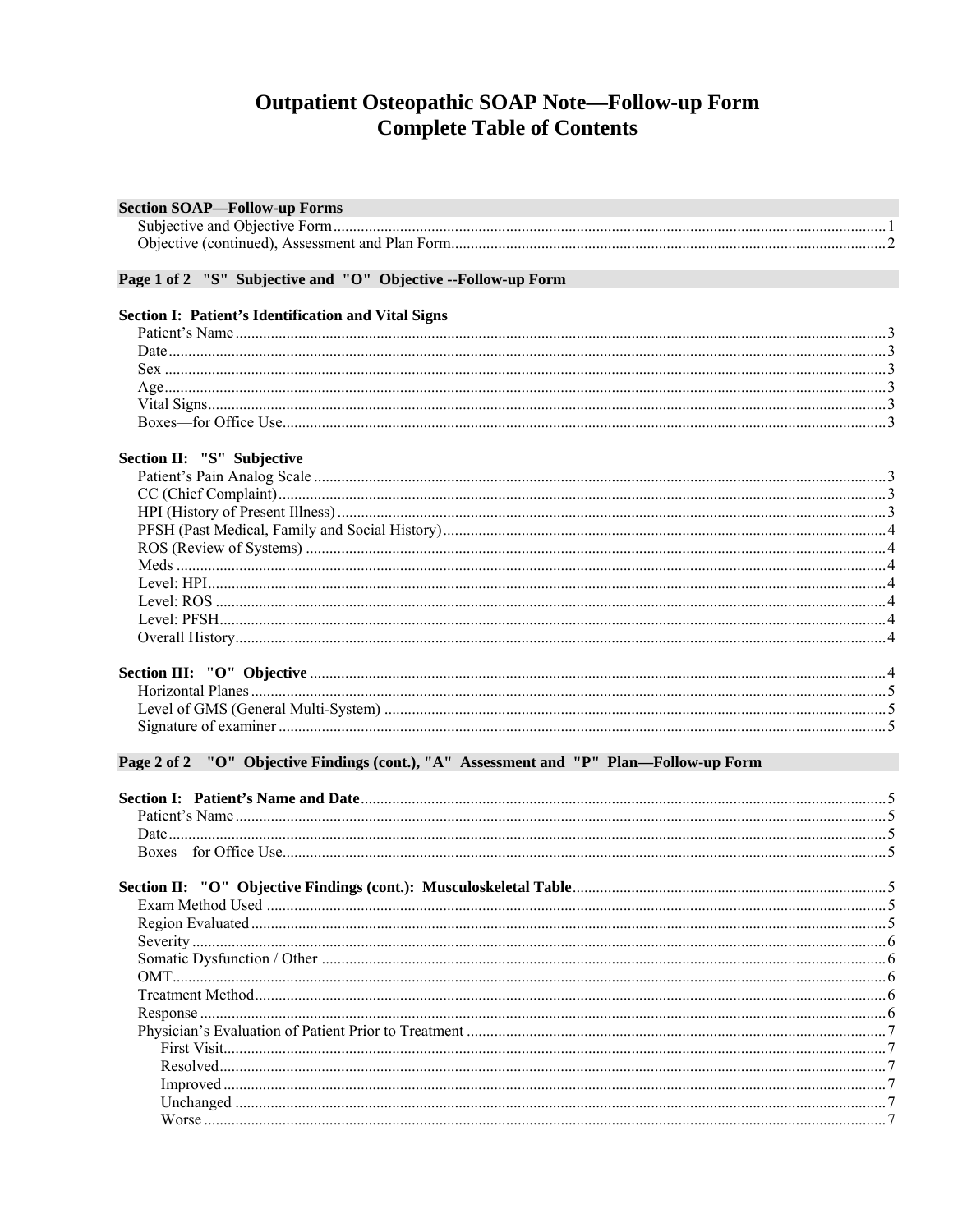| Section III: "A" Assessment                                             |  |
|-------------------------------------------------------------------------|--|
|                                                                         |  |
|                                                                         |  |
|                                                                         |  |
|                                                                         |  |
| Section IV: "P" Plan                                                    |  |
|                                                                         |  |
|                                                                         |  |
|                                                                         |  |
|                                                                         |  |
|                                                                         |  |
|                                                                         |  |
|                                                                         |  |
|                                                                         |  |
| <b>Section V: Determination of Coding for Evaluation and Management</b> |  |
|                                                                         |  |
|                                                                         |  |
|                                                                         |  |
|                                                                         |  |
|                                                                         |  |
|                                                                         |  |
|                                                                         |  |
|                                                                         |  |
|                                                                         |  |
|                                                                         |  |
|                                                                         |  |
|                                                                         |  |
| <b>Example SOAP Follow-up Forms</b>                                     |  |
|                                                                         |  |
|                                                                         |  |
|                                                                         |  |
| <b>Blank SOAP Follow-up Forms</b>                                       |  |
|                                                                         |  |
|                                                                         |  |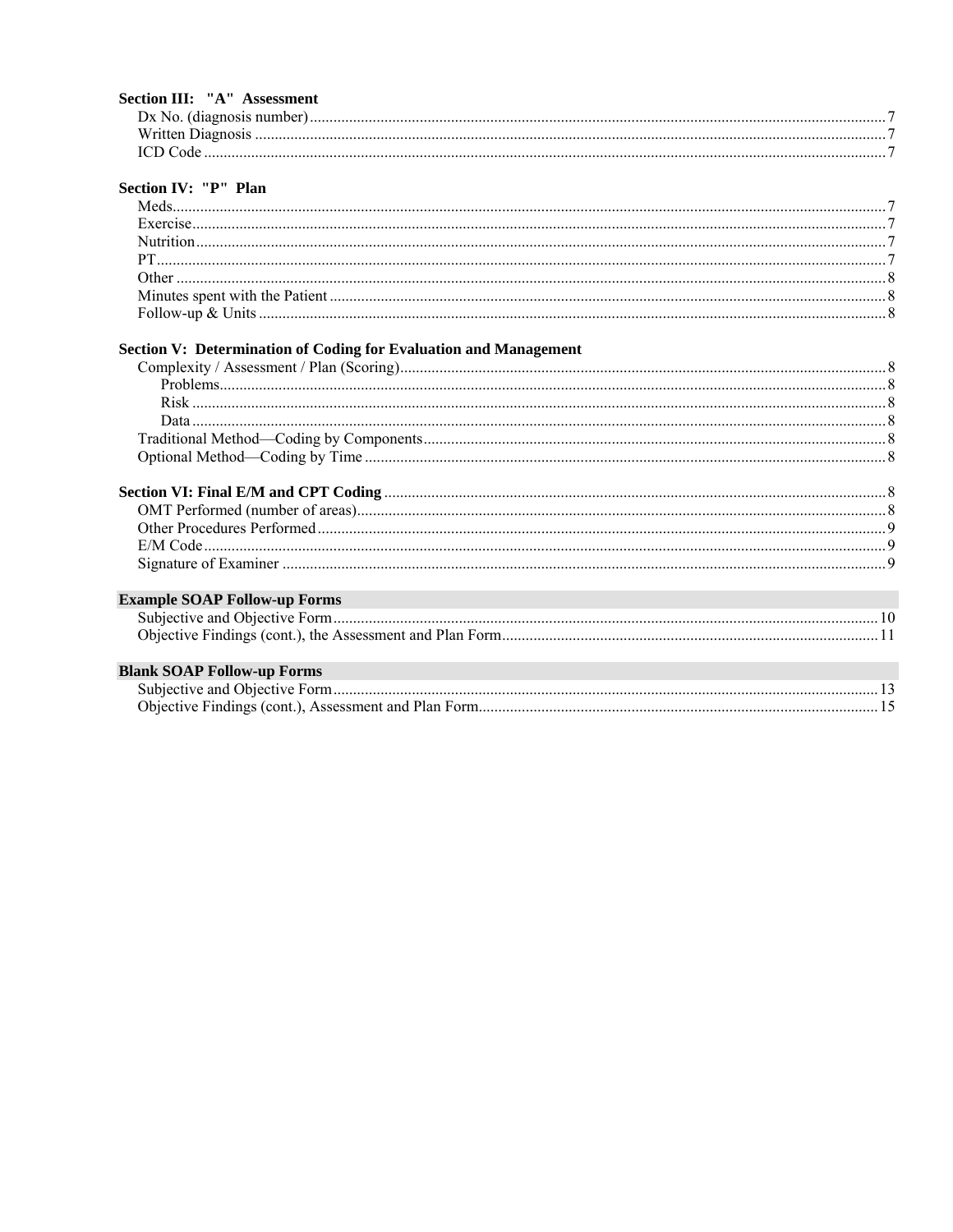

**Overall History** = Average of HPI, ROS or PFSH:  $\Box$  **II** (1-3 HPI)  $\Box$  **III** (1-3 HPI, 1 ROS)  $\Box$  **IV** (4+ HPI, 2-9 ROS, 1 PFSH)  $\Box$  **V** (4+ HPI, 10+ ROS, 2+ PFSH) **O** 



| Level of GMS |   |    |                                                                         |  |  |  |  |  |  |  |
|--------------|---|----|-------------------------------------------------------------------------|--|--|--|--|--|--|--|
|              |   | П  | 1-5 elements                                                            |  |  |  |  |  |  |  |
|              |   | ш  | $6 +$ elements                                                          |  |  |  |  |  |  |  |
|              | П | IV | $2 + from each$<br>of 6 areas<br>$OR$ 12 + elements<br>in $2 + \arccos$ |  |  |  |  |  |  |  |
|              |   |    | $2 +$ elements from<br>each of 9 areas                                  |  |  |  |  |  |  |  |

Signature of transcriber: \_\_\_\_\_\_\_\_\_\_\_\_\_\_\_\_\_\_\_\_\_\_\_\_\_\_\_\_\_\_\_\_ Signature of examiner: \_\_\_\_\_\_\_\_\_\_\_\_\_\_\_\_\_\_\_\_\_\_\_\_\_\_\_\_\_\_\_\_\_\_\_\_\_\_\_\_\_\_\_\_\_\_\_\_\_

**Section III** 

Funded by a grant from the Bureau of Research.  $\oslash$  2002 American Academy of Osteopathy. Designed to coordinate with the Initial Outpatient Osteopathic SOAP Note Form. Recommended by American Association of Colleges of Osteopathic Medicine.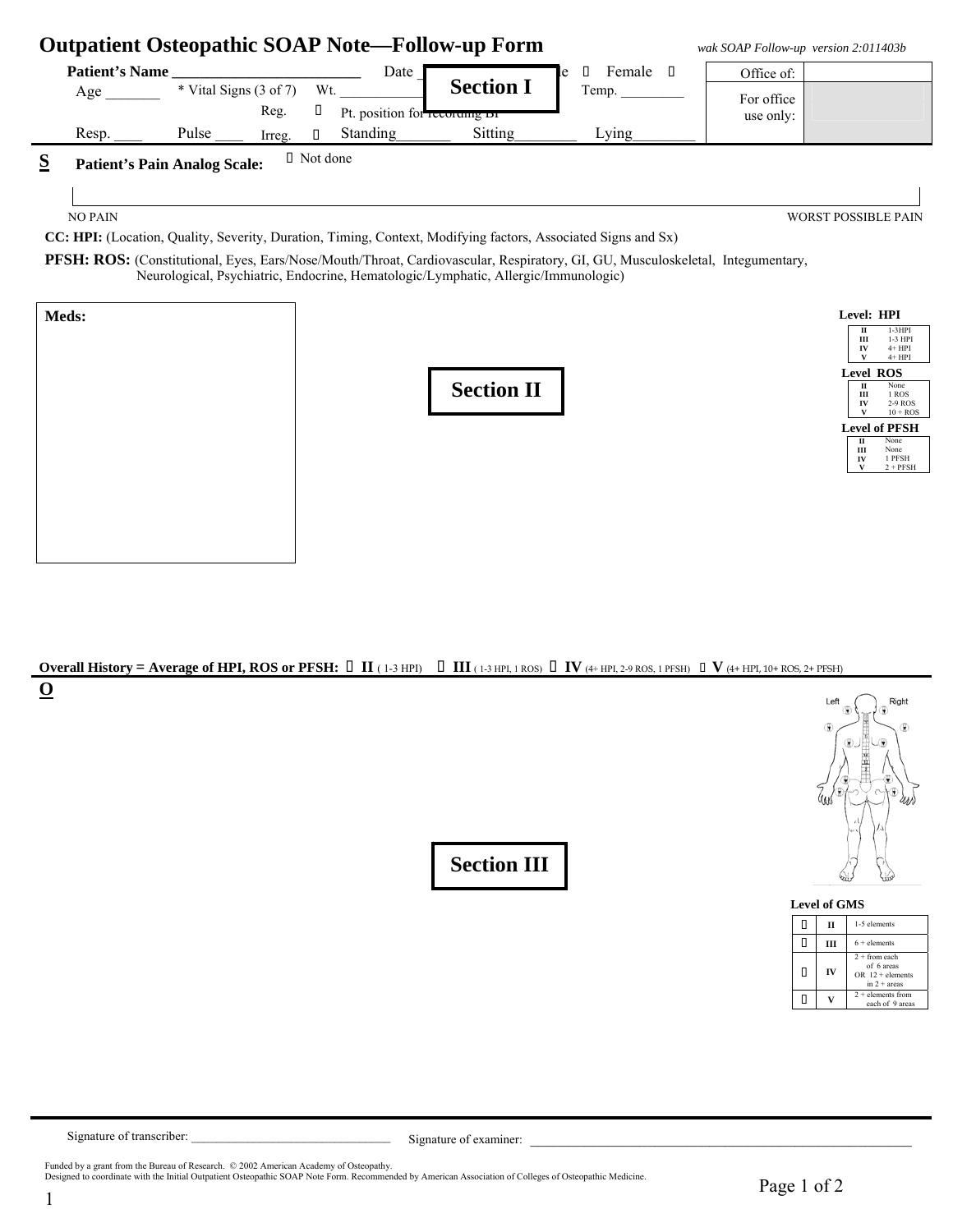### **Outpatient Osteopathic SOAP Note—Follow-up Form** *wak SOAP Follow-up version 2:011403b*

Office of: 0.000 and 0.000 and 0.000 office of: **Section I** 

For Office<br>use only:

|                          |        |                                           | <b>Patient's Name</b>          |                                                                                                                                                               |                                                                                                                                                                                                                                                                                                                                                                |                        | Dat                  |                                                       |                                                                                                                                      |           |                  |                                                                            | use only:                                                                       |                          |                                             |                       |            |
|--------------------------|--------|-------------------------------------------|--------------------------------|---------------------------------------------------------------------------------------------------------------------------------------------------------------|----------------------------------------------------------------------------------------------------------------------------------------------------------------------------------------------------------------------------------------------------------------------------------------------------------------------------------------------------------------|------------------------|----------------------|-------------------------------------------------------|--------------------------------------------------------------------------------------------------------------------------------------|-----------|------------------|----------------------------------------------------------------------------|---------------------------------------------------------------------------------|--------------------------|---------------------------------------------|-----------------------|------------|
|                          |        | $\mathbf{O}$ (continued)                  |                                |                                                                                                                                                               |                                                                                                                                                                                                                                                                                                                                                                |                        |                      |                                                       |                                                                                                                                      |           |                  |                                                                            |                                                                                 |                          |                                             |                       |            |
|                          |        |                                           |                                |                                                                                                                                                               |                                                                                                                                                                                                                                                                                                                                                                |                        |                      | $0 = No SD$ or background (BG) levels                 |                                                                                                                                      |           |                  |                                                                            | $2 =$ Obvious TART (esp. R and T), $+/-$ symptoms                               |                          |                                             |                       |            |
|                          |        | <b>Exam Method</b><br><b>Used</b>         |                                | <b>Severity Scale:</b>                                                                                                                                        |                                                                                                                                                                                                                                                                                                                                                                |                        |                      | $1 =$ More than BG level, minor TART                  |                                                                                                                                      |           |                  |                                                                            | $3 =$ Key lesions, symptomatic, R and T stands out                              |                          |                                             |                       |            |
|                          |        |                                           |                                | $\Box$ All not done                                                                                                                                           | <b>Severity</b>                                                                                                                                                                                                                                                                                                                                                |                        |                      | <b>Somatic Dysfunction / Other</b>                    |                                                                                                                                      |           | <b>OMT</b>       |                                                                            | <b>Treatment Method</b>                                                         |                          |                                             | <b>Response</b>       |            |
|                          |        |                                           | All T A R T                    | <b>Region</b>                                                                                                                                                 | $\bf{0}$<br>$\mathbf{1}$<br>$\overline{2}$                                                                                                                                                                                                                                                                                                                     | 3                      |                      | MS/SNS/PNS/LYM/CV/RESP/GI/FAS/ etc.                   |                                                                                                                                      |           | Y<br>N           |                                                                            | (Circle Method Used)<br>ART / BLT / CR / CS / DIR / FPR / HVLA                  |                          | R                                           | $\bf{I}$<br>U         | W          |
| $*1$                     |        |                                           |                                | Head and Face                                                                                                                                                 | $\Box$<br>$\Box$<br>0                                                                                                                                                                                                                                                                                                                                          | $\Box$                 |                      |                                                       |                                                                                                                                      |           | П<br>О           |                                                                            | IND / INR / LAS / ME / MFR / ST / VIS<br>ART / BLT / CR / CS / DIR / FPR / HVLA |                          | О                                           | О<br>О                | П          |
|                          |        |                                           |                                | Neck                                                                                                                                                          | 0<br>$\Box$<br>О                                                                                                                                                                                                                                                                                                                                               | $\Box$                 |                      |                                                       |                                                                                                                                      |           | П<br>П           |                                                                            | IND / INR / LAS / ME / MFR / ST / VIS<br>ART / BLT / CR / CS / DIR / FPR / HVLA |                          | О<br>О                                      | О                     | О          |
|                          |        |                                           |                                | Thoracic<br>$T1-4$                                                                                                                                            | $\Box$<br>$\Box$<br>О                                                                                                                                                                                                                                                                                                                                          | П                      |                      |                                                       |                                                                                                                                      |           | П<br>О           |                                                                            | IND / INR / LAS / ME / MFR / ST / VIS<br>ART / BLT / CR / CS / DIR / FPR / HVLA |                          | О                                           | О<br>О                | О          |
|                          |        |                                           |                                | $T5-9$                                                                                                                                                        | $\Box$<br>$\Box$<br>П                                                                                                                                                                                                                                                                                                                                          | П                      |                      |                                                       |                                                                                                                                      |           | П<br>П           |                                                                            | IND / INR / LAS / ME / MFR / ST / VIS<br>ART / BLT / CR / CS / DIR / FPR / HVLA |                          | $\Box$<br>О                                 | О                     | О          |
|                          |        |                                           |                                | $T10-12$                                                                                                                                                      | $\begin{array}{c} \square \end{array}$<br>$\Box$<br>0                                                                                                                                                                                                                                                                                                          | $\Box$                 |                      |                                                       | <b>Section II</b>                                                                                                                    |           | П<br>О           |                                                                            | IND / INR / LAS / ME / MFR / ST / VIS<br>ART / BLT / CR / CS / DIR / FPR / HVLA |                          | О                                           | О<br>О                | П          |
| $*2$                     |        |                                           |                                | Ribs                                                                                                                                                          | $\Box$<br>$\Box$<br>0                                                                                                                                                                                                                                                                                                                                          | П                      |                      |                                                       |                                                                                                                                      |           | П<br>П           |                                                                            | IND / INR / LAS / ME / MFR / ST / VIS<br>ART / BLT / CR / CS / DIR / FPR / HVLA |                          | $\begin{array}{c} \square \end{array}$<br>П | О                     | О          |
|                          |        |                                           |                                | Lumbar                                                                                                                                                        | $\Box$<br>$\Box$<br>0                                                                                                                                                                                                                                                                                                                                          | $\Box$                 |                      |                                                       |                                                                                                                                      |           | $\Box$<br>О      |                                                                            | IND / INR / LAS / ME / MFR / ST / VIS                                           |                          | О                                           | О<br>О                | П          |
|                          |        |                                           |                                | Sacrum / Pelvis                                                                                                                                               | $\Box$<br>П<br>П                                                                                                                                                                                                                                                                                                                                               | $\Box$                 |                      |                                                       |                                                                                                                                      |           | П<br>П           |                                                                            | ART / BLT / CR / CS / DIR / FPR / HVLA<br>IND / INR / LAS / ME / MFR / ST / VIS |                          | О<br>П                                      | О                     | О          |
|                          |        |                                           |                                | Pelvis / Innom.                                                                                                                                               | $\Box$<br>$\Box$<br>$\Box$                                                                                                                                                                                                                                                                                                                                     | $\Box$                 |                      |                                                       |                                                                                                                                      |           | О<br>П           |                                                                            | ART / BLT / CR / CS / DIR / FPR / HVLA<br>IND / INR / LAS / ME / MFR / ST / VIS |                          | О<br>$\Box$                                 | О                     | П          |
|                          |        |                                           |                                | Abd ./ Other                                                                                                                                                  | $\begin{matrix} \rule{0.3cm}{0.15cm} \rule{0.3cm}{0.15cm} \rule{0.3cm}{0.15cm} \rule{0.3cm}{0.15cm} \rule{0.3cm}{0.15cm} \rule{0.3cm}{0.15cm} \rule{0.3cm}{0.15cm} \rule{0.3cm}{0.15cm} \rule{0.3cm}{0.15cm} \rule{0.3cm}{0.15cm} \rule{0.3cm}{0.15cm} \rule{0.3cm}{0.15cm} \rule{0.3cm}{0.15cm} \rule{0.3cm}{0.15cm} \rule{0.3cm}{0.15cm} \rule{0.$<br>$\Box$ | П                      |                      |                                                       |                                                                                                                                      |           | П<br>П           |                                                                            | ART / BLT / CR / CS / DIR / FPR / HVLA<br>IND / INR / LAS / ME / MFR / ST / VIS |                          | $\Box$<br>П                                 | О                     | О          |
| $*3$                     |        |                                           |                                | $\mathbf R$<br>Upper                                                                                                                                          | $\Box$<br>$\Box$<br>$\Box$                                                                                                                                                                                                                                                                                                                                     | $\Box$                 |                      |                                                       |                                                                                                                                      |           | П<br>О           |                                                                            | ART / BLT / CR / CS / DIR / FPR / HVLA<br>IND / INR / LAS / ME / MFR / ST / VIS |                          | $\Box$<br>П                                 | О                     | П          |
| $*_{4}$                  |        |                                           |                                | Extremity L                                                                                                                                                   | $\Box$<br>$\Box$<br>0                                                                                                                                                                                                                                                                                                                                          | $\Box$                 |                      |                                                       |                                                                                                                                      |           | П<br>П           |                                                                            | ART / BLT / CR / CS / DIR / FPR / HVLA<br>IND / INR / LAS / ME / MFR / ST / VIS |                          | $\begin{array}{c} \square \end{array}$<br>О | П                     | П          |
| $*5$                     |        |                                           |                                | Lower<br>$\mathbb{R}$                                                                                                                                         | $\Box$<br>$\Box$<br>$\Box$                                                                                                                                                                                                                                                                                                                                     | $\Box$                 |                      |                                                       |                                                                                                                                      |           | $\Box$<br>О      |                                                                            | ART / BLT / CR / CS / DIR / FPR / HVLA<br>IND / INR / LAS / ME / MFR / ST / VIS |                          | П                                           | $\Box$<br>О           | П          |
| *6                       |        |                                           |                                | Extremity L                                                                                                                                                   | 0<br>$\Box$<br>О                                                                                                                                                                                                                                                                                                                                               | П                      |                      |                                                       |                                                                                                                                      |           | $\Box$<br>П      |                                                                            | ART / BLT / CR / CS / DIR / FPR / HVLA<br>IND / INR / LAS / ME / MFR / ST / VIS |                          | П                                           | П<br>П                | П          |
|                          |        |                                           |                                | Physician's evaluation of patient prior to treatment:                                                                                                         |                                                                                                                                                                                                                                                                                                                                                                |                        | First visit          | O                                                     | Resolved                                                                                                                             | $\Box$    | Improved         | П                                                                          | Unchanged                                                                       | Ш                        | Worse                                       |                       | О          |
| <u>A</u>                 |        |                                           |                                |                                                                                                                                                               |                                                                                                                                                                                                                                                                                                                                                                |                        |                      |                                                       |                                                                                                                                      |           |                  |                                                                            |                                                                                 |                          |                                             |                       |            |
|                          | Dx No. |                                           |                                | <b>Written Diagnosis</b>                                                                                                                                      | <b>ICD</b>                                                                                                                                                                                                                                                                                                                                                     |                        | Dx No.               |                                                       | <b>Written Diagnosis</b>                                                                                                             |           | <b>ICD</b>       | Dx No.                                                                     |                                                                                 | <b>Written Diagnosis</b> |                                             |                       | <b>ICD</b> |
|                          |        |                                           |                                |                                                                                                                                                               |                                                                                                                                                                                                                                                                                                                                                                | Code                   |                      |                                                       |                                                                                                                                      |           | Code             |                                                                            |                                                                                 |                          |                                             |                       | Code       |
|                          |        |                                           |                                |                                                                                                                                                               |                                                                                                                                                                                                                                                                                                                                                                |                        |                      |                                                       |                                                                                                                                      |           | 739.0            |                                                                            | SD Sacrum                                                                       |                          |                                             |                       | 739.4      |
|                          |        |                                           |                                |                                                                                                                                                               |                                                                                                                                                                                                                                                                                                                                                                |                        |                      |                                                       | <b>Section III</b>                                                                                                                   |           | 739.1            |                                                                            | SD Pelvis                                                                       |                          |                                             |                       | 739.5      |
|                          |        |                                           |                                |                                                                                                                                                               |                                                                                                                                                                                                                                                                                                                                                                |                        |                      |                                                       |                                                                                                                                      |           | 739.2            |                                                                            |                                                                                 | SD Abd / Other           |                                             |                       | 739.9      |
|                          |        |                                           |                                |                                                                                                                                                               |                                                                                                                                                                                                                                                                                                                                                                |                        |                      | SD Ribs                                               |                                                                                                                                      |           | 739.8            |                                                                            |                                                                                 | SD Upper Extremity       |                                             |                       | 739.7      |
|                          |        |                                           |                                |                                                                                                                                                               |                                                                                                                                                                                                                                                                                                                                                                |                        |                      | SD Lumbar                                             |                                                                                                                                      |           | 739.3            |                                                                            |                                                                                 | SD Lower Extremity       |                                             |                       | 739.6      |
| $\underline{\mathbf{P}}$ |        | Meds:                                     |                                |                                                                                                                                                               |                                                                                                                                                                                                                                                                                                                                                                |                        |                      |                                                       | PT:                                                                                                                                  |           |                  |                                                                            |                                                                                 |                          |                                             |                       |            |
|                          |        |                                           |                                |                                                                                                                                                               |                                                                                                                                                                                                                                                                                                                                                                |                        |                      |                                                       |                                                                                                                                      |           |                  |                                                                            |                                                                                 |                          |                                             |                       |            |
|                          |        | Exercise:                                 |                                |                                                                                                                                                               |                                                                                                                                                                                                                                                                                                                                                                |                        |                      |                                                       | Other:                                                                                                                               |           |                  |                                                                            |                                                                                 |                          |                                             |                       |            |
|                          |        |                                           |                                |                                                                                                                                                               |                                                                                                                                                                                                                                                                                                                                                                |                        |                      |                                                       |                                                                                                                                      |           |                  |                                                                            |                                                                                 |                          |                                             |                       |            |
|                          |        | Nutrition:                                |                                |                                                                                                                                                               |                                                                                                                                                                                                                                                                                                                                                                |                        |                      |                                                       | <b>Section IV</b>                                                                                                                    |           |                  |                                                                            |                                                                                 |                          |                                             |                       |            |
|                          |        |                                           |                                |                                                                                                                                                               |                                                                                                                                                                                                                                                                                                                                                                |                        |                      |                                                       |                                                                                                                                      |           |                  |                                                                            |                                                                                 |                          |                                             |                       |            |
|                          |        | <b>Minutes spent</b><br>with the patient: | 0                              | $\Box$<br>$\Box$                                                                                                                                              | $\Box$                                                                                                                                                                                                                                                                                                                                                         | <b>Follow-up:</b>      | 0                    | $\Box$<br>$\Box$                                      | $\begin{array}{cccccccccccccc} 0 & 0 & 0 & 0 & \end{array}$                                                                          |           | $\Box$           | $\begin{array}{cccccccccccccc} 0 & 0 & 0 & 0 \end{array}$                  | $\Box$<br>Units:                                                                | $\Box$                   | $\Box$                                      | $\Box$                | O,         |
|                          |        |                                           | 10                             | 15<br>25<br>40                                                                                                                                                | 60<br>>60                                                                                                                                                                                                                                                                                                                                                      |                        | 1                    | $\overline{c}$<br>3<br>$\overline{4}$                 | 5<br>6                                                                                                                               | $\tau$    | $\,$ 8 $\,$<br>9 | $10\,$<br>11                                                               | 12                                                                              | D                        | W<br>M                                      | Y                     | PRN        |
|                          |        | <b>Problems</b>                           |                                | Complexity / Assessment / Plan (Scoring) Requires only 2 of the 3 below (Problems, Risk and Data). Level of complexity = average of the 3 categories recorded |                                                                                                                                                                                                                                                                                                                                                                |                        |                      | Risk (presenting problem(s), diagnostic procedure(s), |                                                                                                                                      |           | Data             |                                                                            |                                                                                 |                          |                                             | <b>Maximum Points</b> |            |
|                          |        | Self-limiting                             |                                | Established problem improved / stable                                                                                                                         | 1 $(2 max.)$                                                                                                                                                                                                                                                                                                                                                   | Minimal = Min.         | management options)  |                                                       |                                                                                                                                      |           | Lab<br>Radiology |                                                                            |                                                                                 |                          |                                             |                       |            |
|                          |        | New-no workup                             | Established-worsening.         | 2                                                                                                                                                             | $3(1 \text{ max.})$                                                                                                                                                                                                                                                                                                                                            | Low<br>Moderate = Mod. |                      |                                                       |                                                                                                                                      |           | Medicine         | Discuss with performing physician                                          |                                                                                 |                          |                                             |                       |            |
|                          |        |                                           | New-additional workup          |                                                                                                                                                               |                                                                                                                                                                                                                                                                                                                                                                | High                   |                      |                                                       |                                                                                                                                      |           |                  | Obtain records or Hx from others<br>Review records, discuss with physician |                                                                                 |                          |                                             | 2<br>$\mathcal{P}$    |            |
|                          |        | Level I                                   | Level II                       | Level III<br><b>Level IV</b>                                                                                                                                  | Level V                                                                                                                                                                                                                                                                                                                                                        | Level I                | Level II             |                                                       | <b>Ulloya</b> L                                                                                                                      | evel V    | Level I          | Visualization of tracing, specimen<br>Level II                             | <b>Level III</b>                                                                | <b>Level IV</b>          |                                             | Level V               |            |
|                          |        | ------                                    | ≤1 pt.<br>П                    | 2 pt.<br>3 pt.<br>$\Box$<br>0                                                                                                                                 | ≥4 pt.<br>П                                                                                                                                                                                                                                                                                                                                                    | --------               | Min.<br>П            |                                                       | <b>Section V</b>                                                                                                                     | ligh<br>п | --------         | ≤1 pt.<br>п                                                                | 2 pt.<br>0                                                                      | 3 pt.<br>0               |                                             | ≥4 pt.<br>0           |            |
|                          |        |                                           |                                |                                                                                                                                                               |                                                                                                                                                                                                                                                                                                                                                                |                        |                      |                                                       |                                                                                                                                      |           |                  |                                                                            |                                                                                 |                          |                                             |                       |            |
|                          |        |                                           |                                | <b>Traditional Method—Coding by Components</b><br>Average of three levels equals final level of service.                                                      |                                                                                                                                                                                                                                                                                                                                                                |                        |                      |                                                       | Optional Method-Coding by Time<br>When majority of the encounter is counseling / coordinating, the level is determined by total time |           |                  |                                                                            |                                                                                 |                          |                                             |                       |            |
|                          |        | History                                   |                                |                                                                                                                                                               | Ш<br>Ш                                                                                                                                                                                                                                                                                                                                                         | IV                     | v                    |                                                       | Dictate total time and counseling / coordinating time plus a brief description of topics discussed                                   |           |                  | Ш                                                                          | Ш                                                                               | IV                       |                                             | ٧                     |            |
|                          |        | Examination                               |                                | п                                                                                                                                                             | $\mathbf{u}$<br>Ш                                                                                                                                                                                                                                                                                                                                              | IV                     | $\mathsf{v}$         | New patients (minutes)                                |                                                                                                                                      |           | 10               | 20                                                                         | 30                                                                              | 45                       |                                             | 60                    |            |
|                          |        |                                           | Complexity / Assessment / Plan |                                                                                                                                                               | Ш<br>Ш                                                                                                                                                                                                                                                                                                                                                         | IV                     | v                    | Established patients (minutes)                        |                                                                                                                                      |           | ---------        | 10                                                                         | 15                                                                              | 25                       |                                             | 40                    |            |
|                          |        |                                           | <b>Final level of service</b>  | П                                                                                                                                                             | П<br>П                                                                                                                                                                                                                                                                                                                                                         | $\Box$                 | П                    | Final level of service                                |                                                                                                                                      |           | П                | П                                                                          | П                                                                               | П                        |                                             | П                     |            |
|                          |        |                                           |                                | <b>OMT</b> performed as Above:                                                                                                                                | $0$ areas                                                                                                                                                                                                                                                                                                                                                      | П                      | 1-2 areas            | $\Box$                                                | $3-4$ areas<br>$\Box$                                                                                                                |           | 5-6 areas        | $\Box$                                                                     | 7-8 areas                                                                       | $\Box$                   | $9-10$ areas                                |                       | ▯          |
|                          |        |                                           | <b>Other Procedures</b>        | <b>CPT</b> Codes:                                                                                                                                             |                                                                                                                                                                                                                                                                                                                                                                |                        |                      |                                                       | <b>Section VI</b>                                                                                                                    |           |                  |                                                                            |                                                                                 |                          |                                             |                       |            |
|                          |        |                                           | Performed:                     | Written Dx:                                                                                                                                                   |                                                                                                                                                                                                                                                                                                                                                                |                        |                      |                                                       |                                                                                                                                      |           |                  |                                                                            |                                                                                 |                          |                                             |                       |            |
|                          |        | E/M Code:                                 |                                | <b>New</b><br>$\Box$                                                                                                                                          | П<br>П                                                                                                                                                                                                                                                                                                                                                         | $\Box$                 | <b>EST</b>           | $\Box$<br>П                                           | ◫<br>Ш                                                                                                                               |           | □                | <b>Consults</b>                                                            | $\Box$<br>$\Box$                                                                | П                        | $\Box$                                      |                       | П          |
|                          |        |                                           |                                | 02<br>Write 992 plus                                                                                                                                          | 03<br>04                                                                                                                                                                                                                                                                                                                                                       | $05\,$                 | $\sim$ $\sim$ $\sim$ | 12<br>11                                              | 13<br>14                                                                                                                             |           | 15               | $\ldots$ .                                                                 | 41<br>42                                                                        | 43                       | 44                                          |                       | 45         |

Signature of transcriber: \_\_\_\_\_\_\_\_\_\_\_\_\_\_\_\_\_\_\_\_\_\_\_\_\_\_\_\_\_\_\_\_\_ Signature of examiner: \_\_\_\_\_\_\_\_\_\_\_\_\_\_\_\_\_\_\_\_\_\_\_\_\_\_\_\_\_\_\_\_\_\_\_\_\_\_\_ Funded by a grant from the Bureau of Research. © 2002 American Academy of Osteopathy. Designed to coordinate with the Initial Outpatient Osteopathic SOAP Note Form. Recommended by American Association of Colleges of Osteopathic Medicine.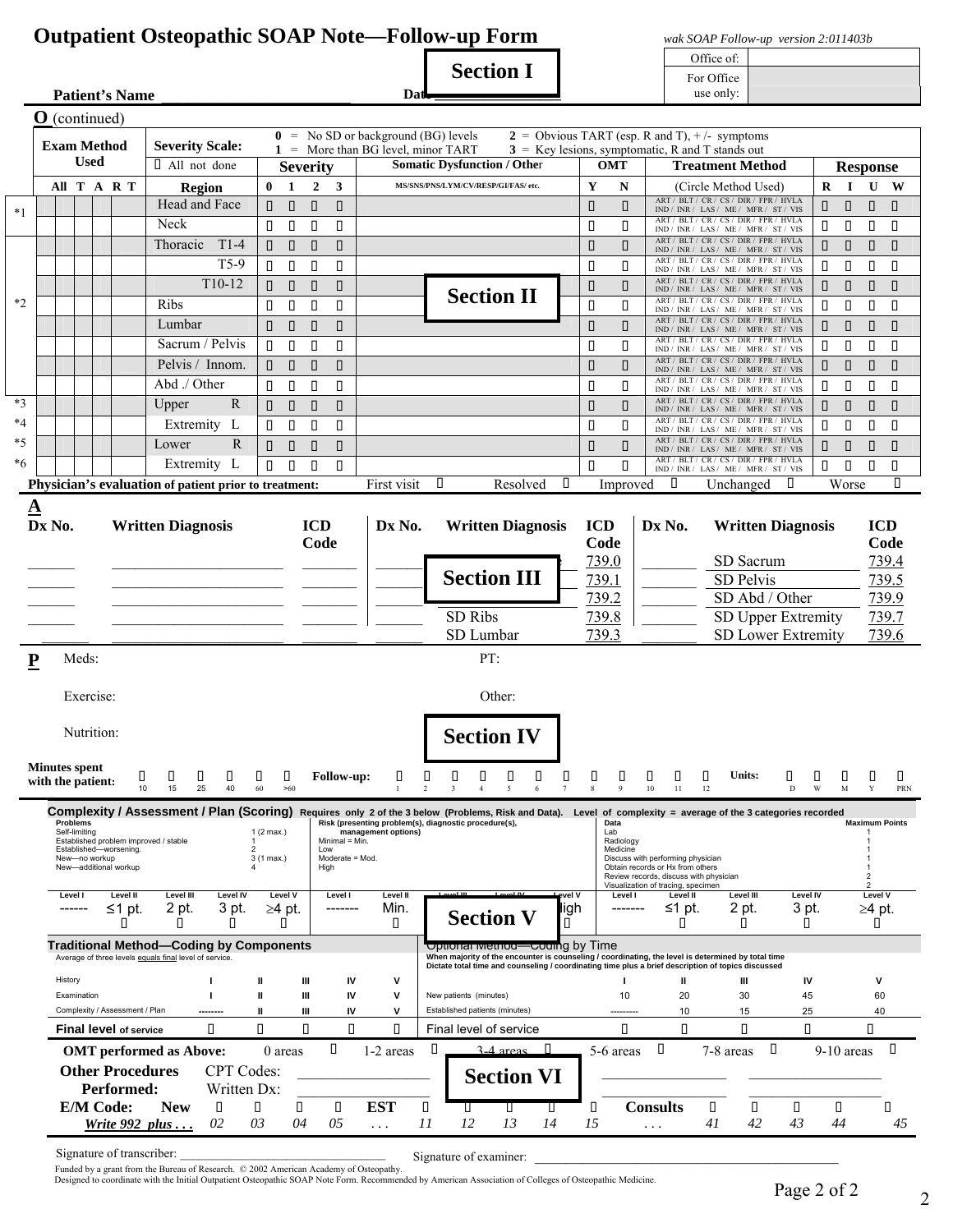### **Outpatient Osteopathic SOAP Note---Follow-up Form**

#### **Introduction:**

The following Outpatient Osteopathic SOAP Note Follow-up Form was developed by the American Academy of Osteopathy's Louisa Burns Osteopathic Research Committee under a grant from the American Osteopathic Association. This valid, standardized, and easy to use form is our best recommendation to the Osteopathic Profession for research and training in osteopathic medicine.

#### **Instructions for use:**

Print where stated. All printing or writing must be legible to anyone, otherwise the record is useless. Blacken the appropriate rectangles. Data can be collected and analyzed by a computer. Additions to the form can be made. If data were not obtained for a certain section, leave it blank or fill in the "not done" rectangle. All definitions were obtained from the CPT book and the Glossary of Osteopathic Terminology. The headings are presented and arranged as they appear on the form, beginning with the upper left-hand corner and reading to the right and down. Bold text in this Usage Guide corresponds to Form text.

 $\mathcal{L}_\mathcal{L} = \{ \mathcal{L}_\mathcal{L} = \{ \mathcal{L}_\mathcal{L} = \{ \mathcal{L}_\mathcal{L} = \{ \mathcal{L}_\mathcal{L} = \{ \mathcal{L}_\mathcal{L} = \{ \mathcal{L}_\mathcal{L} = \{ \mathcal{L}_\mathcal{L} = \{ \mathcal{L}_\mathcal{L} = \{ \mathcal{L}_\mathcal{L} = \{ \mathcal{L}_\mathcal{L} = \{ \mathcal{L}_\mathcal{L} = \{ \mathcal{L}_\mathcal{L} = \{ \mathcal{L}_\mathcal{L} = \{ \mathcal{L}_\mathcal{$ 

**Page 1 of 2 "S" Subjective and "O" Objective Form** 

#### *Section I: Patient's Identification and Vital Signs*

- **Patient's Name:** Write in the patient's first and last name.
- **Date:** Write in the date of this visit. Use the following format for all dates: month/day/year.
- **Sex:** Fill in the box after **Male** or **Female** with regards to the patient's gender.
- **Age:** Write in the patient's age in years. If a child, use days up to 1 month, use months up to 1 year, and years of age.
- **Vital Signs:** Write in the corresponding vital signs on the lines provided. Three (3) of the seven (7) listed are needed to fulfill the requirements for a comprehensive examination. The seven include: 1. **Wt.** (weight in pounds, lbs.), 2. **Ht.** (height in feet and inches, ft., in.), 3. **Temp.** (temperature in degrees Fahrenheit), 4. **Resp.** (rate of respiration in breaths-per-minute), 5. **Pulse** (in beats per minute) and whether it is regular (**Reg.**) or irregular (**Irreg.),** 6. **BP** (blood pressure) **Standing**, **Sitting**, and 7. **BP Lying** down. If a measurement was not taken, leave the space blank.

**The boxes** marked **Office of:** and **For office use only:** can be used for tracking a research study, for office record keeping, etc.

#### *Section II: "S" Subjective*

- **S**: for the **Subjective** part of the **S**OAP Note.
- **Patient's Pain Analog Scale:** The patient is asked to place a mark on the 0-10 analog scale indicating the degree of pain he/she has at the time of this interview. Patients are given the following instructions: "If you have **NO PAIN**, place a mark at the far left side. If this is the **WORST POSSIBLE PAIN** you have ever experienced, indicate it at the far right side. Indicate where your pain is at this time." If the patient doesn't have pain or this information was not obtained, fill in the "**Not done**" rectangle.
- **CC** Stands for **Chief Complaint**, which is a concise statement describing the symptoms, problem, condition, diagnosis or other factors that are the reason for the encounter. **CC** usually is stated in the patient's words. Write the **CC** in the open area next to the meds section.
- **HPI** Stands for **History of Present Illness,** which is a chronological description of the development of the patient's present illness, from the first sign and/or symptom to the present. This includes a description of location, quality, severity, duration, timing, context, modifying factors, and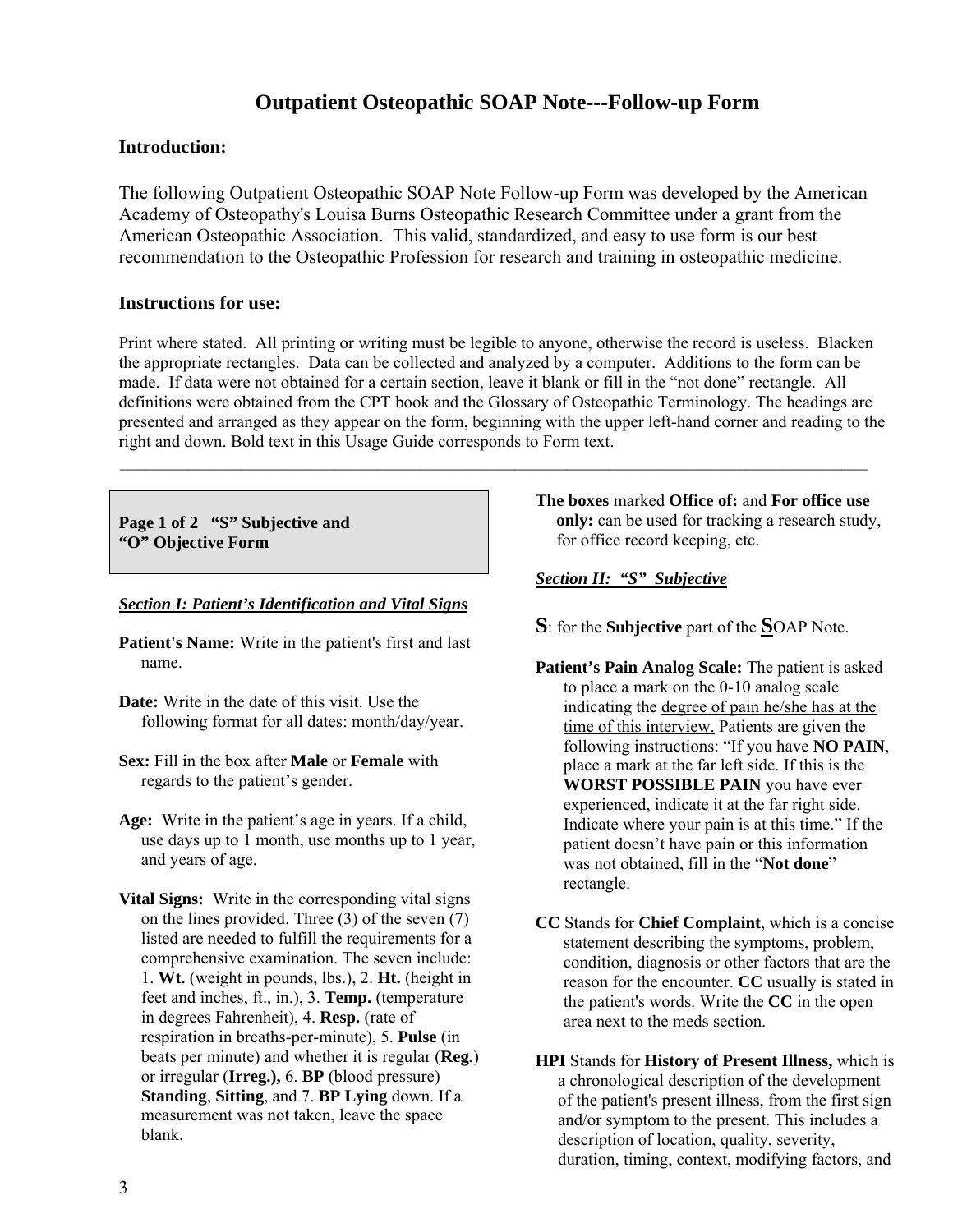associated signs and symptoms significantly related to the presenting problem(s). Write the **HPI** in the open area next to the meds section and check off those descriptors included to the right of the HPI title. The HPI might also include the status of 3 or more chronic or inactive conditions.

- **PFSH** Stands for **Past Medical, Family, Social History.** The **Past History** is a review of the patient's past experiences with illnesses, injuries, and treatments that includes significant information about: prior major illnesses and injuries, prior operations, prior hospitalizations, allergies, age-appropriate immunization status, and age-appropriate feeding/dietary status. The **Family History** is a review of medical events in the patient's family that include significant information about: the health status or cause of death of parents, siblings, and children; specific diseases related to problems identified in the Chief Complaint or History of the Present Illness, and/or Systems Review; diseases of family that may be hereditary or place the patient at risk. The **Social History** is an age-appropriate review of past and current activities that includes significant information about: marital status and/or living arrangements; current employment; occupational history; use of drugs, alcohol, and tobacco; level of education; sexual history; other relevant social factors. Write the **PFSH** in the open area next to the meds section.
- **ROS** Stands for **Review of Systems** which is an inventory of body systems, pertinent to the chief complaint, that are obtained through a series of questions seeking to identify signs and/or symptoms that the patient may be experiencing or has experienced. ROS is a guide for criteria needed to justify your evaluation and management CPT code in the subjective section. For the purposes of CPT, the following systems review has been identified: Constitutional symptoms, Eyes, Ears/Nose/Mouth/Throat, Cardiovascular, Respiratory, GI (Gastrointestinal), GU (Genitourinary), Musculoskeletal, Integumentary, Neurological, Psychiatric, Endocrine, Hematologic/Lymphatic, and Allergic/Immunologic. The review of systems helps define the problem, clarify the differential diagnoses, identify needed testing, or serves as baseline data for other systems that might be affected by any possible management options. Write the **ROS** in the open area next to

the meds section and check off those descriptors included to the right of the ROS title.

- **Meds:** Write in the current **Medications,** dosage, route and frequency of administration.
- Level: **HPI:** This is a guide for criteria needed to justify your evaluation and management CPT code in the subjective section. Circle the Roman numeral that applies. The Roman numerals stand for the level of the established outpatient visit for which the patient qualifies. A level **II** (99212) or **III** (99213) code requires **1-3 HPI** elements to qualify. A level **IV** (99214) or **V** (99215) code requires **4+ HPI** elements OR mention of the status of  $\geq$  3 chronic conditions.
- Level: ROS: The Roman numerals stand for the level of the established outpatient visit for which the patient qualifies. A level **II** (99212) requires no **(none) ROS**. Level **III** (99213) requires **1 ROS** pertinent to the problem. Level **IV** (99214) requires **2-9 ROS**. Level **V** (99215) requires listing of **10+ ROS**. Circle the Roman numeral that applies.
- **Level: PFSH:** The Roman numerals stand for the level of the established outpatient visit for which the patient qualifies. A level **II** (99212) and **III** (99213) requires that no (**none**) history areas be present. Level **IV** (99214) requires **1 PFSH** area. Level **V** (99215) requires **2+ PFSH** areas. Circle the Roman numeral that applies.
- **Overall History:** Fill in the rectangle that indicates the **average** level determined using the level of **HPI, ROS** or **PFSH** provided. A level **II** includes **1-3 HPI**. A level **III** includes **1-3 HPI**  and **1ROS.** A level **IV** includes **4+ HPI, 2-9 ROS** and **1 PFSH**. A level **V** includes **4+ HPI, 10+ ROS** and **2+ PFSH.**

#### *Section III: "O" Objective*

**O:** for the Objective part of the S**O**AP Note.Physical exam findings for any areas/systems of the **G**eneral **M**ulti-**S**ystem **E**xamination **(GMS)** are recorded in this section. These include: Constitutional, Eyes, Ears/Nose/Mouth/Throat, Neck, Cardiovascular, Respiratory, Chest (Breasts), Gastrointestinal (Abdomen), Genitourinary, Lymphatic, Musculoskeletal, Skin, Neurologic, and Psychiatric. The table that follows on page 2 of 2 provides a section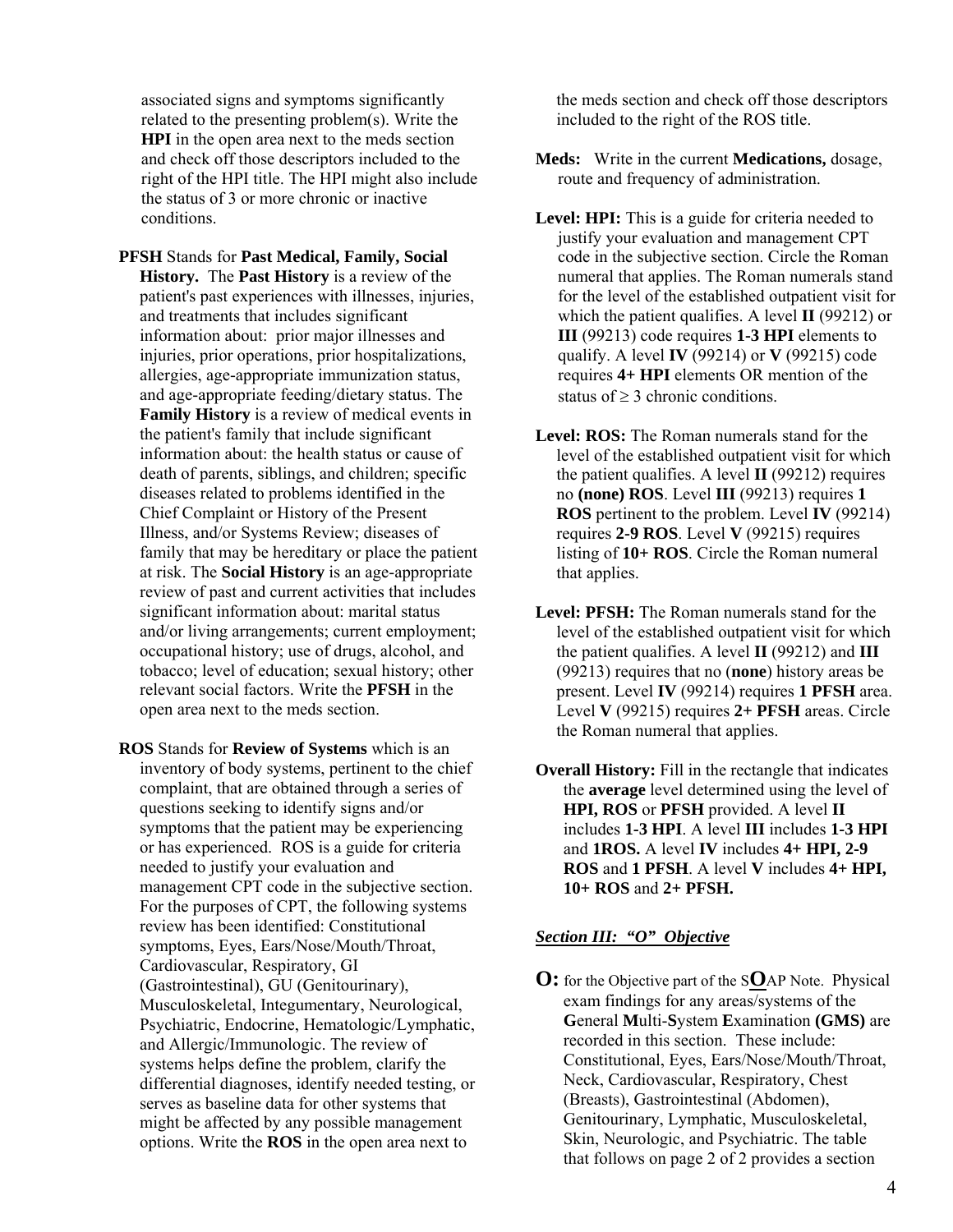where specific somatic dysfunctions of the musculoskeletal exam can be recorded and documented.

**Horizontal Planes (Diagram):** The diagram can be used to indicate levelness of landmarks, such as mastoid processes, shoulders, inferior angle of the scapula, iliac crests, and the superior border of the greater trochanters. (This same diagram can also be used to denote such things as lateral curvatures, the AP weight bearing line, or any other documentation that may be helpful.)

**Level of GMS** (General Multi-System): This is a guide for criteria needed to justify your evaluation and management CPT code in the **O**bjective section. See the CPT book for details and definitions of elements. Fill in the rectangle that represents the level that applies.

- $II$  **1-5 elements:** For a level  $II$  (99212) visit you must have examined one to five elements identified by a bullet.
- **III** 6+ elements: For a level **III** (99213) visit you must have examined at least six elements identified by a bullet.
- **IV 2+ from each of 6 areas OR 12+ elements in 2+ areas:** For a level **IV** (99214) visit you must have done an examination of at least two elements identified by a bullet from each of six areas/systems **OR** at least twelve elements identified by a bullet in two or more areas/systems.
- **V 2+ elements from each of 9 areas:**  For a level **V** (99215) visit, you must perform all elements identified by a bullet in at least nine organ systems or body areas and document at least two elements identified by a bullet from each of nine areas/systems.

Be advised that for the **Musculoskeletal Exam**, the six areas are:  $(1)$  head, face, and neck;  $(2)$ spine, ribs, and pelvis; (3) right upper extremity; (4) left upper extremity; (5) right lower extremity; (6) left lower extremity.

**Warning:** For a comprehensive level of exam, all four of the elements identified in **TART** must be performed and documented for each of four of the six anatomic areas plus examination of gait and station and inspection and/or palpation of digits and nails. For the three lower levels of examination, each element is counted separately

for each body area. For example, assessing range-of-motion in two extremities constitutes two elements.

**Signature of examiner:** Signature of the attending physician is mandatory. Also, the transcriber should sign, if this is appropriate.

**Page 2 of 2 "O" Objective Findings (cont.): "A" Assessment and "P" Plan Form** 

#### *Section I: Patient's Name and Date*

- **Patient's Name:** Write in the patient's first and last name.
- **Date:** Write in the date of the patient's visit (month/day/year).
- **The boxes** marked **Office of:** and **For office use only:** can be used for tracking a research study, for office record keeping, etc.

#### *Section II: Objective Findings (cont.): Musculoskeletal Table*

- **Exam Method Used:** Be sure to place an oblique line through the box indicating the tools used for your examination (**T**, **A**, **R**, **T**). Included in the definition of these components are the criteria required for coding in each body area.
	- **All:** Indicates that all **TART** criteria were used to examine a region
	- **T: Tissue Texture Change,** stability, laxity, effusions, tone
	- **A: Asymmetry,** misalignment, crepitation, defects, masses
	- **R:** Range-of-Motion, contracture
	- **T: Tenderness,** pain

Filling in the rectangles is a shortcut to a full narrative documentation in the **Somatic Dysfunction/Other** section of this table.

**Region Evaluated:** This is a list of musculoskeletal body regions arranged in order based on the CPT examination documentation requirements. They include: **\*1. Head and Face**, and **Neck**; **\*2.** The spine (**Thoracic**, **Ribs**, **Lumbar, Sacrum/Pelvis**, **Pelvis/Innom.**, and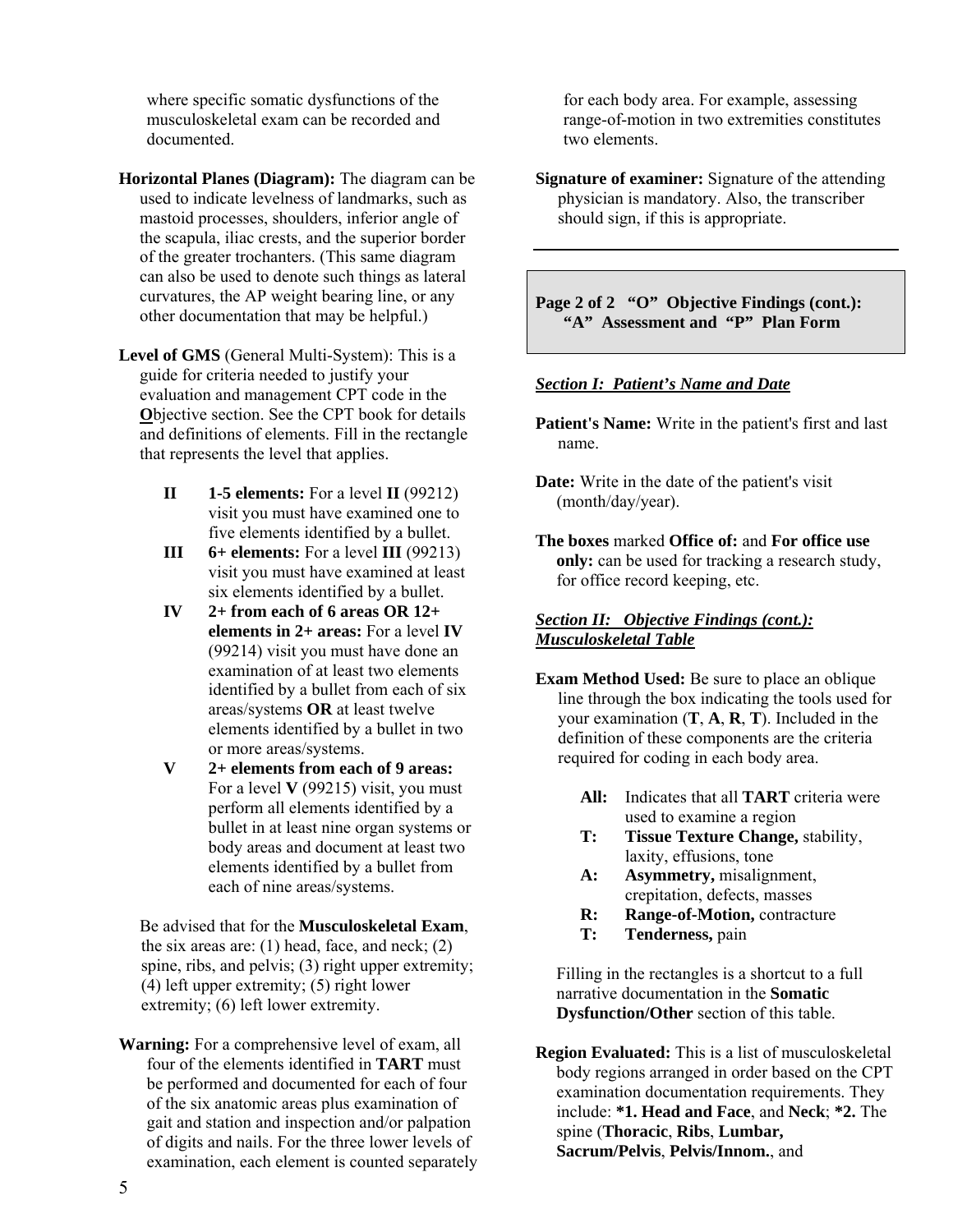**Abd./Other**); **\*3. Right Upper Extremity**; **\*4. Left Upper Extremity**; **\*5. Right Lower Extremity**; and **\*6. Left Lower Extremity**. The thoracic region is broken down into three parts based on vertebral levels for innervation specificity: **T1-4**, **T5-9**, and **T10-12**. This provides for ease in listing interrelationships between musculoskeletal findings and possible involvement of the visceral system.

**Severity:** This section refers to the severity [None] (**0**), mild (**1**), moderate (**2**), severe (**3**)] of the most affected somatic dysfunction in a region. Fill in a rectangle for each region examined. For regions that are not examined, leave the rectangle empty.

If a rectangle is **not marked** in a region, it is assumed that that region was **not examined**. For regions that are examined, the scale is as follows:

**0** None No somatic dysfunction present or background (BG) level. **1** Mild More than background level, minor **TART** elements. **2** Moderate Obvious **TART**; in particular **R**ange-of-motion (**R**) and/or **T**issue texture change (**T**) may or may not be overtly symptomatic. **3** Severe Key lesions observed, significant, symptomatic, stands out; **R** and/or **T** elements stand out with minimum search or provocation.

(At the top of the table is a **Key to the Severity Scale**, which provides for a quick review.)

**Somatic Dysfunction/Other:** Somatic Dysfunction is defined as impaired or altered function of related components of the somatic (body framework) system: skeletal, arthrodial, and myofascial structure, and related vascular, lymphatic, and neural elements. In this section for each region assessed, write your somatic dysfunctions, including musculoskeletal (MS), sympathetic nervous system (SNS), parasympathetic nervous system (PNS), lymphatic (LYM), cardiovascular (CV), respiratory (RESP), gastrointestinal (GI), fascial

(FAS), etc., components. Use standard terminology.

If you filled in rectangles under **TART**, you do not need to write anything here for coding purposes; however, this section is useful for recording notes for personal use.

- **OMT:** Fill in the **Y**es rectangle for each region in which an examination was performed and Osteopathic Manipulative Treatment (OMT) was given. Fill in the **N**o rectangle if OMT was not performed on a region that was examined. Note: For each region treated, there must be boxes for **Exam Method Used** and **Severity** (1, 2, or 3) filled in for that region of the body examined on the Musculoskeletal Table (found on page 2 of 2).
- **Treatment Method:** Listed here are the abbreviations of osteopathic manipulative treatment modalities, approved by the profession and included in the Glossary of Osteopathic Terminology, for treatment of the somatic dysfunctions listed previously. Circle the abbreviation that correspond to the modalities used to treat each region.
	- **ART:** articulatory treatment
	- **BLT:** balanced ligamentous tension / ligamentous articular strain treatment
	- **CR:** cranial treatment / osteopathy in the cranial field / cranial osteopathy
	- **CS:** counterstrain treatment
	- **DIR:** direct treatment
	- **FPR:** facilitated positional release treatment
	- **HVLA:** high velocity/low amplitude treatment (thrust treatment)
	- **IND:** indirect treatment
	- **INR:** integrated neuromuscular release
	- **LAS:** ligamentous articular strain / balanced ligamentous tension treatment
	- **ME:** muscle energy treatment
	- **MFR:** myofascial release treatment
	- **ST:** soft tissue treatment
	- **VIS:** visceral manipulative treatment

**Response:** Fill in one of these rectangles for each region of somatic dysfunction that was treated with OMT. This is the physician's perception of how the somatic dysfunctions in each region responded to Osteopathic Treatment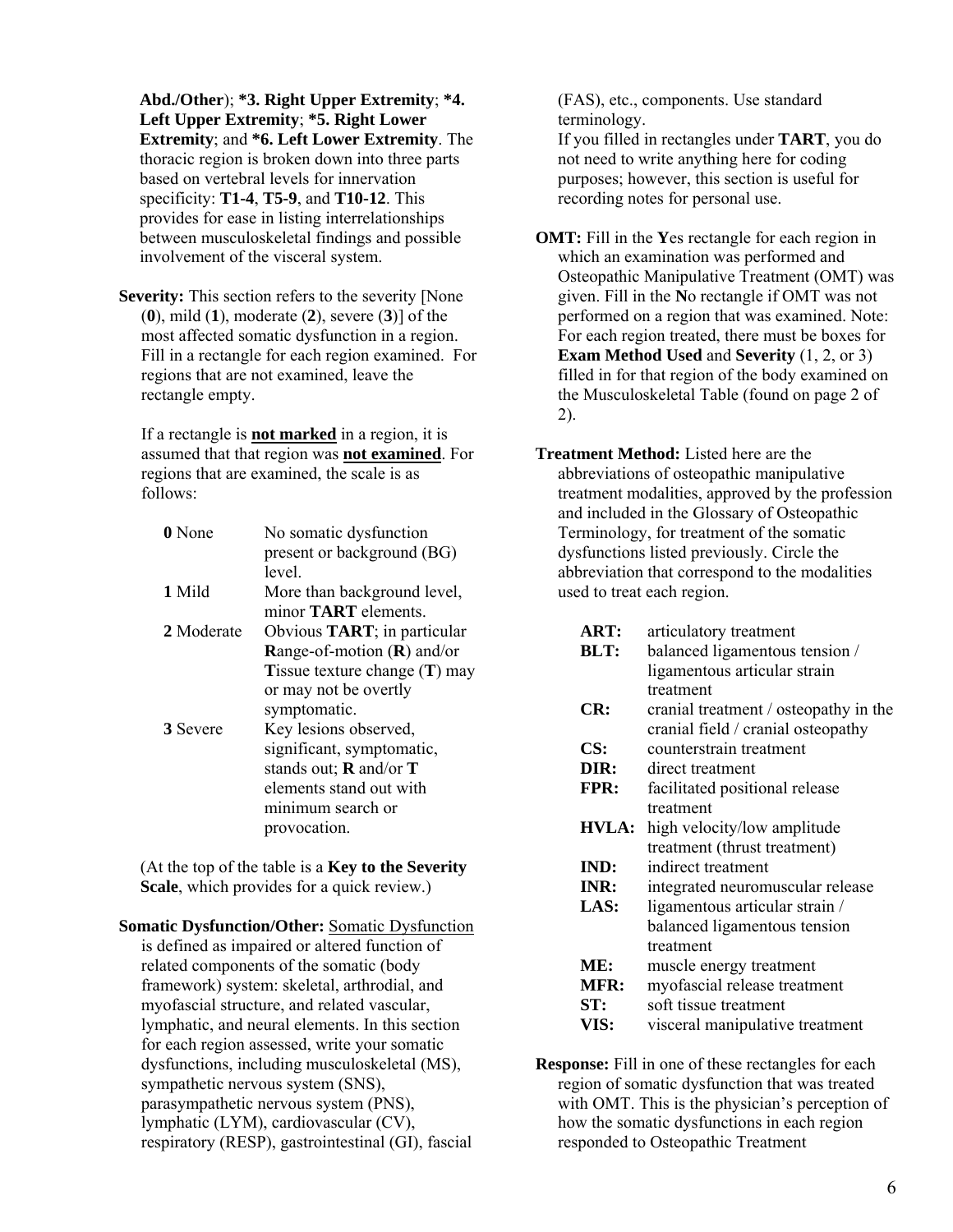immediately after treatment. The rectangles are indicated as follows:

- **R:** The somatic dysfunction is completely **R**esolved without evidence of it ever having been present.
- **I:** The somatic dysfunction is **I**mproved but not completely resolved.
- **U:** The somatic dysfunction is **U**nchanged or the same after treatment as it was before treatment.
- **W:** The somatic dysfunction is **W**orse or aggravated immediately after treatment.

#### **Physician's Evaluation of Patient Prior to**

**Treatment:** This is the physician's overall opinion of how well the patient is doing based on objective findings of the patient prior to treatment as compared to the previous visit(s):

**First visit:** If this is the patient's first visit for a particular problem, mark the rectangle after **First visit.** 

**Resolved:** If the problem for which a follow-up visit was requested is resolved, mark the b rectangle after **R**esolved. Example: If a patient presents for a follow-up on a musculoskeletal problem, filling in the **Resolved** rectangle implies that the region of the previous somatic dysfunction was evaluated, with no abnormal findings being found, and that you also filled in the **0** (zero) rectangle in the severity column for that region in the Musculoskeletal Table.

**Improved:** If the problem for which a follow-up visit was requested is improved, but not totally resolved, mark the rectangle after **Improved**.

**Unchanged:** If the problem for which a followup visit was requested is no different or completely unchanged from the prior visit, mark the **Unchanged** rectangle. This implies that, for a musculoskeletal problem, the general severity of the overall somatic findings is similar to that at the last visit. This may also apply if you evaluate or consult on a patient at one visit but do not institute any treatment at that visit.

**Worse:** If the problem for which a follow-up visit was requested is worse than it was at the last visit, mark the rectangle after **Worse**. This could occur with a musculoskeletal problem if no treatment was started at the prior visit, the

patient did something to aggravate their condition, or the patient had a complication or side effect of treatment given at the last visit. This refers to the patient's condition at the current visit. This does not reflect whether the patient had an early delayed response, i.e., a flare-up from the last treatment. Flare-up information can be charted in the **S**ubjective section of these forms (found on page 1 of 2).

#### *Section III: "A" Assessment*

**A:** for the Assessment part of the SO**A**P note

- Dx No. (diagnosis number): Write in your priority numbers in the **Dx No.** columns, with "1" being the number of the patient's most severe or addressed diagnosis at this visit.
- **Written Diagnosis**: Write on this line the description for each of your ICD codes, if not already listed.
- **ICD Code:** Write on this line the ICD code that corresponds to your diagnosis, if it has not already been written in.
- Note: Somatic dysfunction written diagnoses and ICD codes have been written in for convenience. Only the diagnosis priority number needs to be added if needed.

#### *Section IV: "P" Plan*

**P:** for the Plan part of the SOA**P** note.

- **Meds:** List in this space any medications issues that were addressed or new medications that will be started as a result of this visit. Dosage, route, administration, risks, benefits, and potential side effects can be listed here.
- **Exercise:** List in this space any exercises you wish the patient to continue or add to their treatment prescription and whether they were discussed, taught, or given as handouts.
- **Nutrition:** List in this space any nutritional, food, or diet recommendations that you have given or will give your patient.
- **PT:** List in this space any Physical Therapy modalities your patient currently receives, has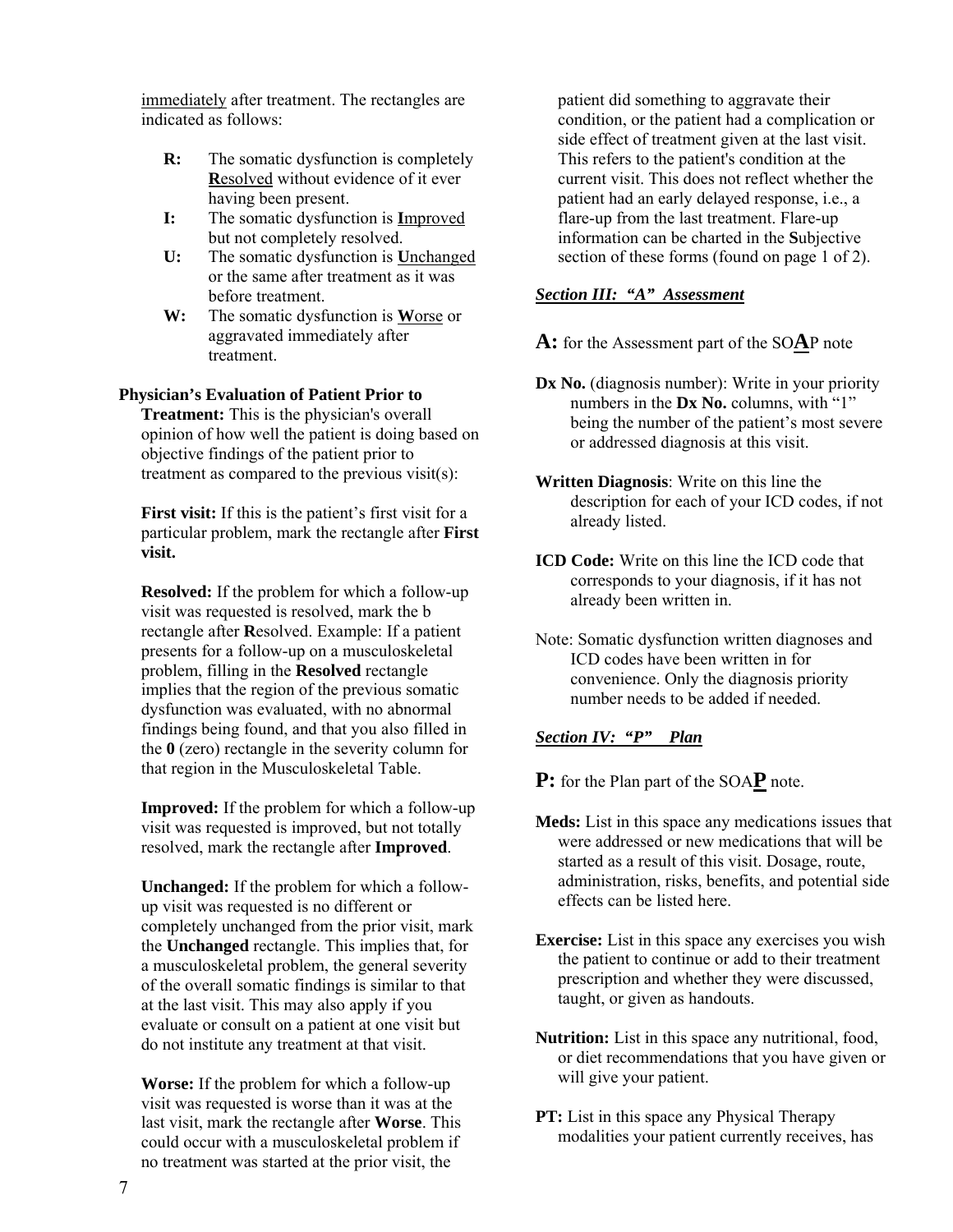received in the office, or that you recommend they receive or do.

- **Other:** List in this space anything that does not fit into any of the other categories. For example, counseling could be addressed in this section. If 50% or more of your time spent with the patient was spent in counseling or educating the patient, specifically list the topics discussed, the details that were included, the handouts or educational materials given, and what referrals were made.
- **Minutes Spent With the Patient:** Blacken the rectangle that corresponds to the amount of time you spent face-to-face with the patient and/or family during their visit  $(10, 15, 25, 40, 60, >0)$ minutes). This corresponds to the time allotments in the CPT book. Choose the box that best fits your total time.
- **Follow-up & Units:** Blacken the rectangle that correspond to when you would like to see the patient again; you must indicate both the number and the **Units**. For example: for a visit in one month, blacken the box above the "**1**" and also the rectangle above "**M**" (month).**Units** abbreviations are as follow: **D** (days), **W** (week), **M** (month) **Y** (year), and **PRN** (as needed).

#### *Section V: Determination of Coding for Evaluation and Management*

- **Complexity / Assessment / Plan (Scoring):** Only two of the following three categories (**Problems**, **Risk**, **Data**) are required for an established visit. Note that there are five levels and four rectangles below the list for each category. Add up the total points earned from each category. Record the total for each category by blackening the appropriate rectangle under one of the four levels. The total level for complexity is the average of the included areas (**Problems, Risk, and Data**).
	- **Problems:** Find which criteria match this visit. This could be **Self**-**limiting**, **Established problem—improved /stable**, **Established– worsening**, **New—no workup**, or **New additional workup**. Add points or number of problems that fit this patient in each category. Find **level** of problems by placing the total points under one of the four levels and blacken the appropriate rectangle.
- **Risk:** Find which criteria match this visit. This could be **Minimal**, **Low**, **Moderate**, or **High** based on presenting problems, diagnostic procedures, and management options. Find the **level** of risk under one of the four levels and blacken the appropriate rectangle. OMT is low risk (level III).
- **Data:** Find which criteria match this visit. This could be **Lab**, **Radiology**, **Medicine**, **Discuss with performing physician**, **Obtain records or Hx from others**, **Review records, discuss with physician**, or **Visualization of tracing**, **specimen**. Find the **level** of data by placing the total points under one of the four levels and blacken the appropriate rectangle.

#### **Traditional Method—Coding by Components:**

For each **History, Examination,** and **Complexity / Assessment / Plan** section, put a circle around the appropriate composite level. Then blacken the rectangle in the **Final Level of Service** that denotes the average of the three categories recorded.

#### **Optional Method—Coding by Time:**

When the majority of the Encounter (50% or greater) is counseling / coordinating, the Final Level of Service is determined by total time spent with the patient. Blacken the appropriate rectangle that indicates the total time of the visit: New patients (minutes)—10, 20, 30, 45, 60; Established patients (minutes)—10, 15, 25, 40. Be sure in your plan to write a brief description of topics discussed. (Also be sure to blacken the appropriate rectangle that corresponds to the total time spent with the patient.)

#### *Section VI: Final E/M and CPT Coding*

- **OMT** performed as above: Fill in the rectangle for the number of regions with somatic dysfunction that were treated. Note: This number should correlate with the number of **Y**es boxes in the OMT section, and the number of boxes in the severity section marked with a 1, 2, or 3 of the musculoskeletal table on this page. The rectangles are defined as follows:
	- **0 areas:** You treated NO (zero) regions of somatic dysfunction with Osteopathic Manipulative Treatment.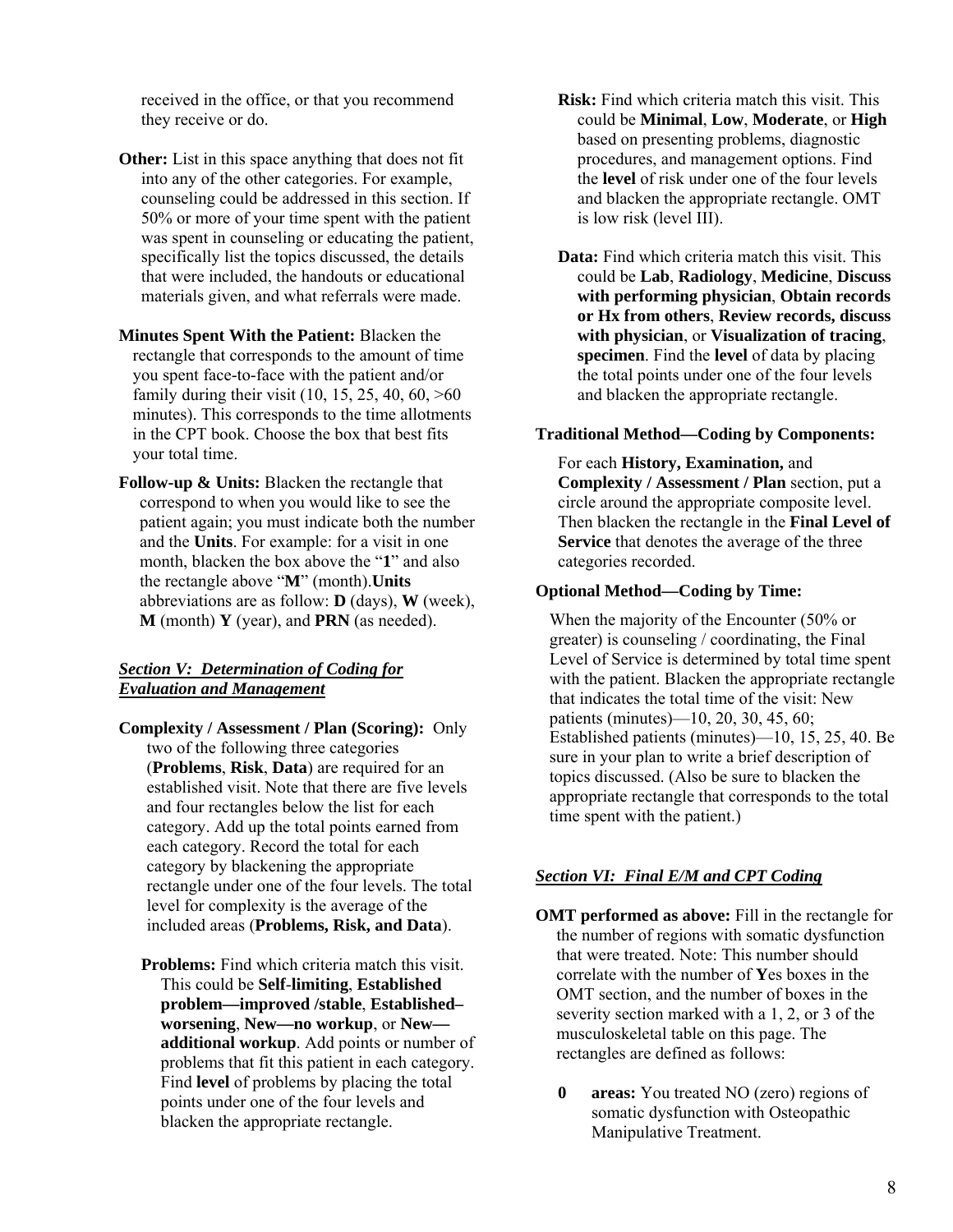- **1-2 areas:** You treated one to two regions of somatic dysfunction with Osteopathic Manipulative Treatment.
- **3-4 areas:** You treated three to four regions of somatic dysfunction with Osteopathic Manipulative Treatment.
- **5-6 areas:** You treated five to six regions of somatic dysfunction with Osteopathic Manipulative Treatment.
- **7-8 areas:** You treated seven to eight regions of somatic dysfunction with Osteopathic Manipulative Treatment.
- **9-10 areas:** You treated nine to ten regions of somatic dysfunction with Osteopathic Manipulative Treatment.

**Other Procedures Performed:** In the spaces provided, write in the **CPT Codes** and written diagnosis **(Written Dx)** for each procedure performed, other than OMT.

- **E/M Code:** Blacken the rectangle that corresponds to the evaluation and management code for your final level of service. For a new patient visit (**New**) use 992**02**, 992**03**, 992**04**, 992**05**. For an established patient visit (**EST**) use 992**11**, 992**12**, 992**13**, 992**14**, 992**15**. For a consultation visit (**Consults**) use 992**41**, 992**42**, 992**43**, 992**44**, 992**45**.
- **Signature of examiner:** Signature of the attending physician is mandatory. Also, the transcriber should sign, if this is appropriate.

*D: \Sleszynski \ SOAP Note—Follow-up Usage Form Version 2:011403bw*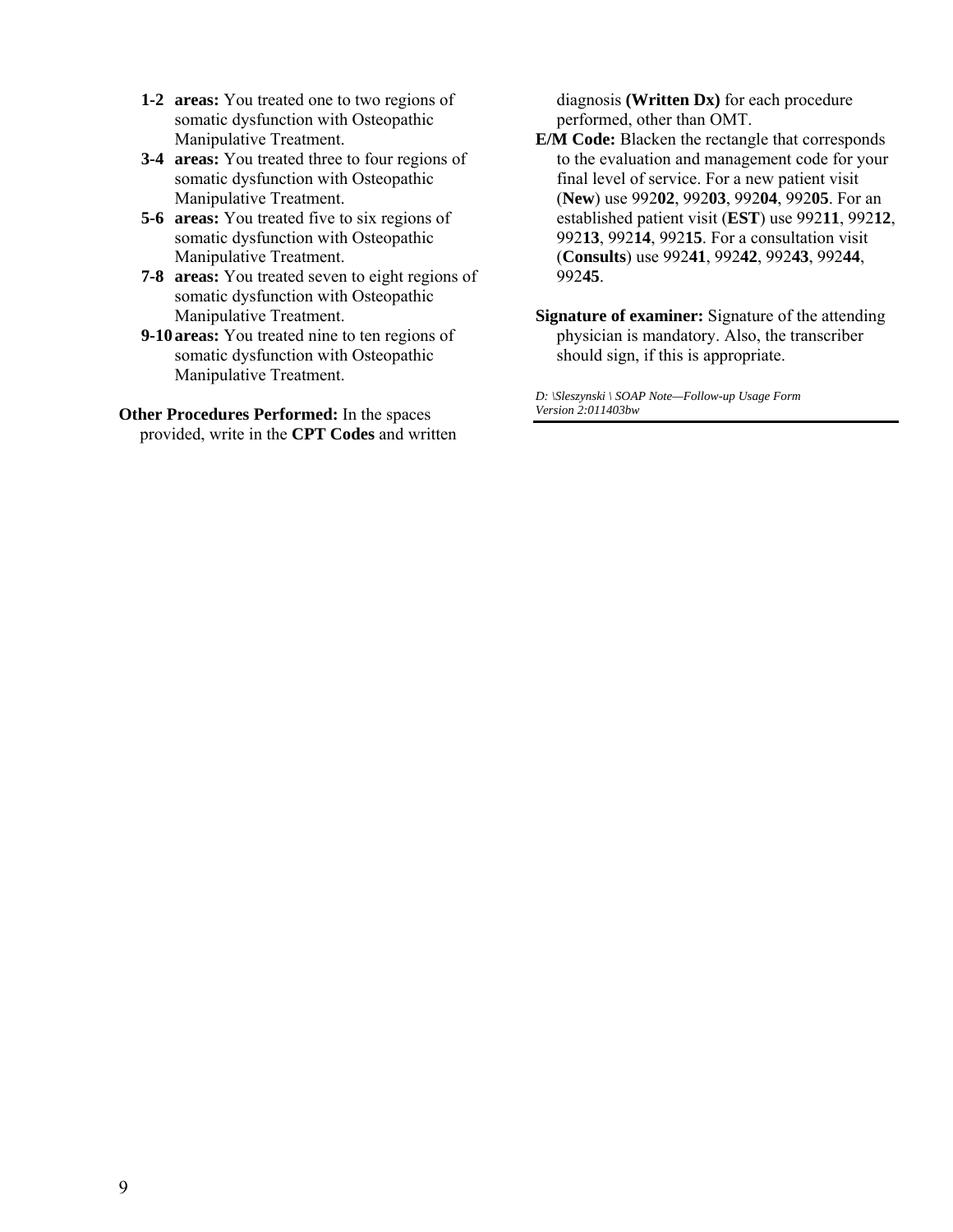|                                          |                                                       | <b>Outpatient Osteopathic SOAP Note—Follow-up Form</b>                                                                                                                                                                                                                                                                                |             | wak SOAP Follow-up version 2:011403b |                                                            |
|------------------------------------------|-------------------------------------------------------|---------------------------------------------------------------------------------------------------------------------------------------------------------------------------------------------------------------------------------------------------------------------------------------------------------------------------------------|-------------|--------------------------------------|------------------------------------------------------------|
| Patient's Name Renee lones               |                                                       | Date $\frac{1}{4\sqrt{98}}$ Sex: Male $\Box$ Female                                                                                                                                                                                                                                                                                   | H           | Office of:                           |                                                            |
| Age $25$                                 | * Vital Signs $(3 \text{ of } 7)$ Wt. 130 lb.<br>Reg. | Ht. $5'5'$<br>Pt. position for recording BP                                                                                                                                                                                                                                                                                           | Temp. $986$ | For office                           |                                                            |
| Resp. 20                                 | $\Box$<br>Pulse <u>80</u> Irreg.                      | Standing Sitting 120/80                                                                                                                                                                                                                                                                                                               | Lying       | use only:                            |                                                            |
| <b>Patient's Pain Analog Scale:</b><br>S | □ Not done                                            |                                                                                                                                                                                                                                                                                                                                       |             |                                      |                                                            |
|                                          |                                                       | Stomach                                                                                                                                                                                                                                                                                                                               |             |                                      |                                                            |
|                                          | NO PAIN $\swarrow$ $\swarrow$ $\swarrow$              | CC: HPI: (Location, Quality, Severity, Duration, Timing, Context, Modifying factors, Associated Signs and Sx)<br>PFSH: ROS: (Constitutional, Eyes, Ears/Nose/Mouth/Throat, Cardiovascular, Respiratory, GI, GU, Musculoskeletal, Integumentary,<br>Neurological, Psychiatric, Endocrine, Hematologic/Lymphatic, Allergic/Immunologic) |             | <b>WORST POSSIBLE PAIN</b>           |                                                            |
| Meds:                                    |                                                       | Stomach ache started 2 days ago                                                                                                                                                                                                                                                                                                       |             |                                      | Level: HPI                                                 |
| Norflex 100 mg BID                       |                                                       | Hurts mostly in the mid epigastric area<br>Helped with eating or bed rest                                                                                                                                                                                                                                                             |             |                                      | п<br>$1-3$ HPI<br>1-3 HPI<br>Ш<br>$4+HPI$<br>IV<br>$4+HPI$ |
|                                          |                                                       | nausea / vomítíng                                                                                                                                                                                                                                                                                                                     |             |                                      | <b>Level ROS</b>                                           |
|                                          |                                                       | Míld back paín                                                                                                                                                                                                                                                                                                                        |             |                                      | п<br>None<br>1 ROS<br>ш<br>2-9 ROS<br>IV<br>$10 + ROS$     |
|                                          |                                                       | radíatíon                                                                                                                                                                                                                                                                                                                             |             |                                      | <b>Level of PFSH</b>                                       |
|                                          |                                                       | Had a Flare x 1d after last OMT                                                                                                                                                                                                                                                                                                       |             | п                                    | None<br>None<br>1 PFSH<br>$2 + PFSH$                       |
|                                          |                                                       | Poor sleep secondary to paín                                                                                                                                                                                                                                                                                                          |             |                                      |                                                            |
|                                          |                                                       |                                                                                                                                                                                                                                                                                                                                       |             |                                      |                                                            |

| <b>Overall History = Average of HPI, ROS or PFSH:</b> $\Box$ II (1-3 HPI) $\Box$ III (1-3 HPI, 1 ROS) $\parallel$ IV (4+ HPI, 2-9 ROS, 1 PFSH) $\Box$ V (4+ HPI, 10+ ROS, 2+ PFSH) |  |  |        |
|------------------------------------------------------------------------------------------------------------------------------------------------------------------------------------|--|--|--------|
|                                                                                                                                                                                    |  |  | $\sim$ |

**O** 

Abdomen - tender epigastrium, bowel sounds are present

 $\varnothing$  masses

UE bilateral muscle strength 5 / 5



|   | Level of GMS |                                                                         |
|---|--------------|-------------------------------------------------------------------------|
| Н | π            | 1-5 elements                                                            |
| Ш |              | $6 +$ elements                                                          |
|   | IV           | $2 + from each$<br>of 6 areas<br>$OR$ 12 + elements<br>in $2 + \arccos$ |
|   |              | $2 +$ elements from<br>each of 9 areas                                  |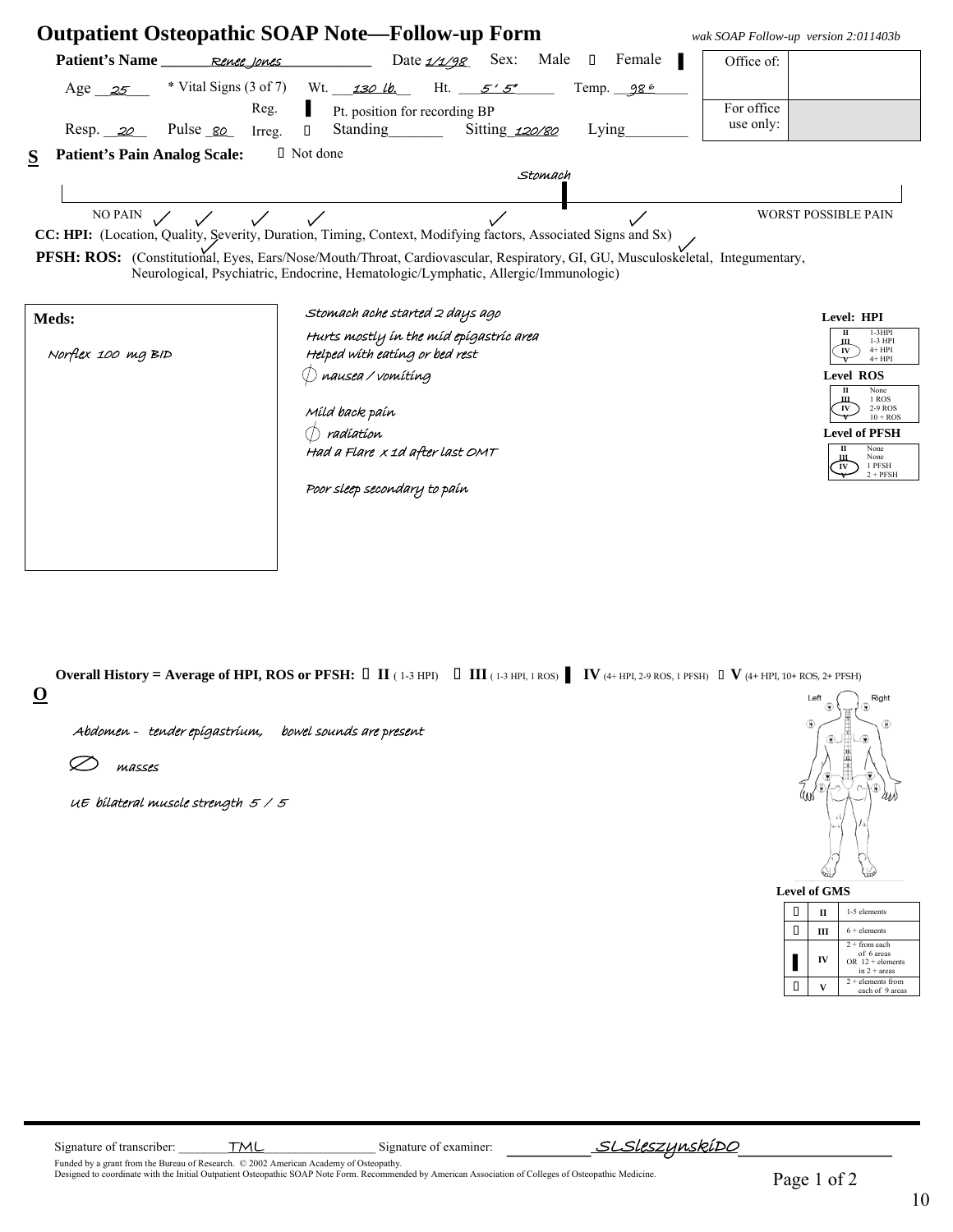#### **Outpatient Osteopathic SOAP Note—Follow-up Form** *wak SOAP Follow-up version 2:011403b* **Office of:** Office of:

|                               |                                              | For Office               |
|-------------------------------|----------------------------------------------|--------------------------|
| Patient's Name<br>Renne Iones | Date<br>198<br>$\rightarrow$ / $\rightarrow$ | use only: $\blacksquare$ |

|           |             |                           |                      | $Q$ (continued)                |                                                        |                                                                                                                                                               |                                        |                                     |                                        |                                         |                          |         |                                                                                        |                                                 |                                |                  |                       |                                                                                                                                                                                                                              |           |                                                                                 |                          |        |                                        |                       |           |
|-----------|-------------|---------------------------|----------------------|--------------------------------|--------------------------------------------------------|---------------------------------------------------------------------------------------------------------------------------------------------------------------|----------------------------------------|-------------------------------------|----------------------------------------|-----------------------------------------|--------------------------|---------|----------------------------------------------------------------------------------------|-------------------------------------------------|--------------------------------|------------------|-----------------------|------------------------------------------------------------------------------------------------------------------------------------------------------------------------------------------------------------------------------|-----------|---------------------------------------------------------------------------------|--------------------------|--------|----------------------------------------|-----------------------|-----------|
|           |             |                           | <b>Used</b>          | <b>Exam Method</b>             |                                                        | <b>Severity Scale:</b>                                                                                                                                        |                                        |                                     |                                        |                                         |                          |         | $\mathbf{0}$ = No SD or background (BG) levels<br>$1 =$ More than BG level, minor TART |                                                 |                                |                  |                       | 2 = Obvious TART (esp. R and T), $+/-$ symptoms<br>$3 =$ Key lesions, symptomatic, R and T stands out                                                                                                                        |           |                                                                                 |                          |        |                                        |                       |           |
|           |             |                           |                      |                                | I All not done                                         |                                                                                                                                                               |                                        | <b>Severity</b>                     |                                        |                                         |                          |         | <b>Somatic Dysfunction / Other</b>                                                     |                                                 |                                |                  | <b>OMT</b>            |                                                                                                                                                                                                                              |           | <b>Treatment Method</b>                                                         |                          |        | <b>Response</b>                        |                       |           |
|           |             |                           |                      | All T A R T                    |                                                        | Region                                                                                                                                                        |                                        | $0 \quad 1$                         | $2 \quad 3$                            |                                         |                          |         | MS/SNS/PNS/LYM/CV/RESP/GI/FAS/ etc.                                                    |                                                 |                                | Y                | N                     |                                                                                                                                                                                                                              |           | (Circle Method Used)<br>ART / BLT / CR / CS / DIR / FPR / HVLA                  |                          | $R$ I  |                                        | $U$ W                 |           |
| $*1$      |             |                           |                      |                                |                                                        | Head and Face                                                                                                                                                 | 0                                      |                                     | $\begin{array}{c} \square \end{array}$ | О                                       |                          |         |                                                                                        |                                                 |                                | О                |                       |                                                                                                                                                                                                                              |           | IND / INR / LAS / ME / MFR / ST / VIS<br>ART / BLT / CR / CS DIR / FPR / HVLA   |                          | П      | $\Box$                                 | $\Box$                | $\Box$    |
|           |             |                           |                      |                                | Neck                                                   |                                                                                                                                                               | $\Box$                                 | $\Box$                              |                                        | $\Box$                                  |                          |         | $c2 FSRL$ with GI reflexes                                                             |                                                 |                                |                  | П                     |                                                                                                                                                                                                                              |           | IND / INR / LAS (ME ) MFR (ST) IS                                               |                          | П      |                                        | П                     | О         |
|           |             |                           |                      |                                | Thoracic                                               | $T1-4$                                                                                                                                                        | $\begin{array}{c} \square \end{array}$ | $\Box$                              | $\Box$                                 |                                         |                          |         | T3 FSRL with TT change                                                                 |                                                 |                                |                  | О                     | ART BLT / CR / CS / DIR + FPR / HVLA                                                                                                                                                                                         |           | ART BLT / CR / CS / DIR FPR HVLA                                                |                          | О      |                                        | П                     | ▯         |
|           |             |                           |                      |                                |                                                        | $T5-9$                                                                                                                                                        | П                                      | $\Box$                              | $\Box$                                 |                                         |                          |         | $T_S$ FSR <sub>R</sub> and $T_Z$ FSRL with GI                                          |                                                 |                                |                  | П                     |                                                                                                                                                                                                                              |           | IND / INR / LAS / ME / MFR ST / VIS<br>ART / BLT / CR / CS / DIR / FPR / HVLA   |                          | $\Box$ |                                        | П                     | О         |
|           |             |                           |                      |                                |                                                        | $T10-12$                                                                                                                                                      | $\Box$                                 | $\Box$                              | $\Box$                                 | $\Box$                                  |                          |         |                                                                                        |                                                 |                                | П                | О                     |                                                                                                                                                                                                                              |           | IND / INR / LAS / ME / MFR / ST / VIS<br>ART / BLT / CR / CS / DIR / FPR / HVLA |                          | О      | $\Box$                                 | $\Box$                | $\Box$    |
| *2        |             |                           |                      |                                | Ribs                                                   |                                                                                                                                                               | $\Box$                                 | $\Box$                              |                                        | П                                       |                          |         | Myofascíal straín                                                                      |                                                 |                                |                  | П                     |                                                                                                                                                                                                                              |           | IND / INR / LAS / ME (MFR) ST / VIS<br>ART / BLT / CR / CS / DIR / FPR / HVLA   |                          |        | О                                      | О                     | О         |
|           |             |                           |                      |                                | Lumbar                                                 |                                                                                                                                                               | $\Box$                                 |                                     | $\Box$                                 | $\hfill\Box$                            |                          |         |                                                                                        |                                                 |                                | П                |                       |                                                                                                                                                                                                                              |           | IND / INR / LAS / ME / MFR / ST / VIS<br>ART / BLT / CR / CS / DIR / FPR / HVLA |                          | О      | $\Box$                                 | $\hfill \Box$         | $\Box$    |
|           |             |                           |                      |                                |                                                        | Sacrum / Pelvis                                                                                                                                               |                                        | $\Box$                              | $\Box$                                 | $\Box$                                  | WNL                      |         |                                                                                        |                                                 |                                | П                |                       |                                                                                                                                                                                                                              |           | IND / INR / LAS / ME / MFR / ST / VIS<br>ART / BLT / CR / CS / DIR / FPR / HVLA |                          | П      | $\begin{array}{c} \square \end{array}$ | $\Box$                | $\Box$    |
|           |             |                           |                      |                                |                                                        | Pelvis / Innom.                                                                                                                                               |                                        | $\begin{matrix} 0 & 0 \end{matrix}$ | $\Box$                                 | $\Box$                                  |                          |         |                                                                                        |                                                 |                                | $\Box$           | О                     |                                                                                                                                                                                                                              |           | IND / INR / LAS / ME / MFR / ST / VIS<br>ART / BLT / CR / CS / DIR / FPR / HVLA |                          | О      | О                                      | П                     | $\Box$    |
|           |             |                           |                      |                                | $\overline{Abd}$ . Other                               |                                                                                                                                                               | $\Box$                                 | $\Box$                              | $\Box$                                 |                                         |                          |         | GE sphínc. C-clock, G. curve tender                                                    |                                                 |                                |                  | П                     |                                                                                                                                                                                                                              |           | IND / INR / LAS / ME / MFR / ST / VIS<br>ART / BLT / CR / CS / DIR / FPR / HVLA |                          | О      |                                        |                       | П         |
| $*3$      |             |                           |                      |                                | Upper                                                  | $\mathbb{R}$                                                                                                                                                  | $\Box$                                 | $\Box$                              | $\Box$                                 | $\Box$                                  |                          |         |                                                                                        |                                                 |                                | П                | О                     |                                                                                                                                                                                                                              |           | IND / INR / LAS / ME / MFR / ST / VIS<br>ART / BLT / CR / CS / DIR / FPR / HVLA |                          | О      | $\Box$                                 | $\Box$                | $\Box$    |
| $*4$      |             |                           |                      |                                |                                                        | Extremity L                                                                                                                                                   | 0                                      | $\Box$                              | $\Box$                                 | $\begin{array}{ccc} \hline \end{array}$ |                          |         |                                                                                        |                                                 |                                | П                | П                     |                                                                                                                                                                                                                              |           | IND / INR / LAS / ME / MFR / ST / VIS<br>ART / BLT / CR / CS / DIR / FPR/HVLA   |                          | О      | О                                      | $\Box$                | $\Box$    |
| $*5$      |             |                           |                      |                                | Lower                                                  | R                                                                                                                                                             | $\Box$                                 | $\Box$                              | $\Box$                                 |                                         | TFL tender               |         |                                                                                        |                                                 |                                |                  | О                     |                                                                                                                                                                                                                              |           | $IND / INR / LAS / ME / MFR / ST)$ VIS                                          |                          |        | О                                      | $\Box$                | ▯         |
| *6        |             |                           |                      |                                |                                                        | Extremity L                                                                                                                                                   | $\Box$                                 | $\Box$                              | $\Box$                                 |                                         | TFL tender               |         |                                                                                        |                                                 |                                |                  | $\Box$                | $\frac{\text{ART} \mid \text{BLT} \mid \text{CR} \mid \text{CS} \mid \text{DIR} \mid \text{FPR} \mid \text{HVLA}}{\text{IND} \mid \text{INR} \mid \text{LAS} \mid \text{ME} \mid \text{MFR} \mid \text{ST} \mid \text{VIS}}$ |           |                                                                                 |                          |        | П                                      | $\Box$                | П         |
|           |             |                           |                      |                                |                                                        | Physician's evaluation of patient prior to treatment:                                                                                                         |                                        |                                     |                                        |                                         | First visit              |         |                                                                                        | Resolved                                        | О                              |                  |                       | Improved $\Box$                                                                                                                                                                                                              |           | Unchanged                                                                       | $\Box$                   |        | Worse                                  |                       | О         |
| <u>A</u>  |             |                           |                      |                                |                                                        |                                                                                                                                                               |                                        |                                     |                                        |                                         |                          |         |                                                                                        |                                                 |                                |                  |                       |                                                                                                                                                                                                                              |           |                                                                                 |                          |        |                                        |                       |           |
| Dx No.    |             |                           |                      |                                | <b>Written Diagnosis</b>                               |                                                                                                                                                               |                                        | <b>ICD Code</b>                     |                                        |                                         | Dx No.                   |         | <b>Written Diagnosis</b>                                                               |                                                 |                                | <b>ICD Code</b>  |                       | Dx                                                                                                                                                                                                                           |           |                                                                                 | <b>Written Diagnosis</b> |        |                                        | <b>ICD</b>            |           |
|           |             |                           |                      |                                |                                                        |                                                                                                                                                               |                                        |                                     |                                        |                                         |                          |         |                                                                                        |                                                 |                                |                  |                       | No.                                                                                                                                                                                                                          |           |                                                                                 |                          |        |                                        | Code                  |           |
|           |             |                           |                      |                                | <u>Gastrítís, acute</u>                                |                                                                                                                                                               |                                        | <u>535.00_</u>                      |                                        |                                         |                          |         | SD Head and Face                                                                       |                                                 |                                | 739.0            |                       |                                                                                                                                                                                                                              |           | SD Sacrum                                                                       |                          |        |                                        | 739.4                 |           |
|           |             | $\frac{2}{ }$             |                      |                                | <u> Thoracíc straín</u>                                |                                                                                                                                                               |                                        | 847.1                               |                                        |                                         | $-$ 5 $-$                |         | SD Neck                                                                                |                                                 |                                | 739.1            |                       |                                                                                                                                                                                                                              |           | SD Pelvis                                                                       |                          |        |                                        | 739.5                 |           |
|           |             |                           |                      |                                |                                                        |                                                                                                                                                               |                                        |                                     |                                        |                                         |                          |         | SD Thoracic                                                                            |                                                 |                                | 739.2<br>739.8   |                       | $\overline{4}$                                                                                                                                                                                                               |           | SD Abd / Other                                                                  |                          |        |                                        | 739.9                 |           |
|           |             |                           |                      |                                |                                                        |                                                                                                                                                               |                                        |                                     |                                        |                                         | $\overline{\mathcal{Z}}$ | SD Ribs |                                                                                        |                                                 |                                |                  |                       |                                                                                                                                                                                                                              |           |                                                                                 | SD Upper Extremity       |        |                                        | 739.7                 |           |
|           |             |                           |                      |                                |                                                        |                                                                                                                                                               |                                        |                                     |                                        |                                         |                          |         | SD Lumbar                                                                              |                                                 |                                | 739.3            |                       | $\epsilon$                                                                                                                                                                                                                   |           |                                                                                 | SD Lower Extremity       |        |                                        | <u>739.6</u>          |           |
| ${\bf P}$ |             |                           |                      |                                |                                                        | Meds: Add Prilosec 20 mg po qd                                                                                                                                |                                        |                                     |                                        |                                         |                          |         |                                                                                        |                                                 |                                |                  |                       | PT: Hot packs done for 15 minutes for tissue changes                                                                                                                                                                         |           |                                                                                 |                          |        |                                        |                       |           |
|           |             |                           |                      |                                |                                                        |                                                                                                                                                               |                                        |                                     |                                        |                                         |                          |         |                                                                                        |                                                 |                                |                  |                       | in cervicals / thoracics                                                                                                                                                                                                     |           |                                                                                 |                          |        |                                        |                       |           |
|           |             |                           |                      |                                | Exercise: Shoulder rolls given                         |                                                                                                                                                               |                                        |                                     |                                        |                                         |                          |         |                                                                                        |                                                 |                                |                  |                       | Other: Emotional support given for 5 minutes                                                                                                                                                                                 |           |                                                                                 |                          |        |                                        |                       |           |
|           |             |                           |                      | Nutrition:                     | Bland diet                                             |                                                                                                                                                               |                                        |                                     |                                        |                                         |                          |         |                                                                                        |                                                 |                                |                  |                       |                                                                                                                                                                                                                              |           |                                                                                 |                          |        |                                        |                       |           |
|           |             |                           | <b>Minutes spent</b> |                                |                                                        |                                                                                                                                                               |                                        |                                     |                                        |                                         |                          |         |                                                                                        |                                                 |                                |                  |                       |                                                                                                                                                                                                                              |           |                                                                                 |                          |        |                                        |                       |           |
|           |             |                           | with the patient:    |                                | П<br>o<br>15<br>10                                     | П<br>25<br>40                                                                                                                                                 | П<br>60                                | O.<br>>60                           |                                        | <b>Follow-up:</b>                       |                          |         | O<br>$\overline{3}$                                                                    | П<br>$\Box$<br>$\overline{4}$<br>$\overline{5}$ | П<br>П<br>6<br>$7\overline{ }$ | O<br>$\,$ 8 $\,$ | П<br>9                | 0<br>0<br>$11\,$<br>10                                                                                                                                                                                                       | O.<br>12  | Units:                                                                          | 0<br>$\mathbf{D}$        |        | U.<br>M                                | П<br>$\mathbf Y$      | U.<br>PRN |
|           |             |                           |                      |                                |                                                        | Complexity / Assessment / Plan (Scoring) Requires only 2 of the 3 below (Problems, Risk and Data). Level of complexity = average of the 3 categories recorded |                                        |                                     |                                        |                                         |                          |         |                                                                                        |                                                 |                                |                  |                       |                                                                                                                                                                                                                              |           |                                                                                 |                          |        |                                        |                       |           |
|           |             | Problems<br>Self-limiting |                      |                                |                                                        |                                                                                                                                                               | 1(2 max.)                              |                                     |                                        |                                         | management options)      |         | Risk (presenting problem(s), diagnostic procedure(s),                                  |                                                 |                                |                  | Data<br>Lab           |                                                                                                                                                                                                                              |           |                                                                                 |                          |        |                                        | <b>Maximum Points</b> |           |
|           |             |                           |                      | Established-worsening.         | Established problem improved / stable                  | $\overline{2}$                                                                                                                                                |                                        |                                     | Low                                    | Minimal = Min.                          |                          |         |                                                                                        |                                                 |                                |                  | Radiology<br>Medicine |                                                                                                                                                                                                                              |           |                                                                                 |                          |        |                                        |                       |           |
|           |             |                           | New-no workup        | New-additional workup          |                                                        |                                                                                                                                                               | $3(1 \text{ max.})$                    |                                     | High                                   | Moderate = Mod.                         |                          |         |                                                                                        |                                                 |                                |                  |                       | Discuss with performing physician<br>Obtain records or Hx from others<br>Review records, discuss with physician                                                                                                              |           |                                                                                 |                          |        |                                        | $\overline{2}$        |           |
|           |             | Level I                   |                      | Level II                       | <b>Level III</b>                                       | <b>Level IV</b>                                                                                                                                               |                                        | Level V                             |                                        | Level I                                 | Level II                 |         | Level III                                                                              | <b>Level IV</b>                                 | <b>Level V</b>                 |                  | Level I               | Visualization of tracing, specimen<br>Level II                                                                                                                                                                               |           | Level III                                                                       | <b>Level IV</b>          |        |                                        | Level V               |           |
|           |             | ------                    |                      | ≤1 pt.                         | 2 pt.                                                  | 3 pt.                                                                                                                                                         |                                        | ≥4 pt.                              |                                        |                                         | Min.                     |         | Low                                                                                    | Mod.                                            | High                           |                  | --------              | $≤1$ pt.                                                                                                                                                                                                                     |           | 2 pt.                                                                           | 3 pt.                    |        |                                        | $\geq$ 4 pt.          |           |
|           |             |                           |                      | П.                             | Π                                                      | $\Box$                                                                                                                                                        |                                        |                                     |                                        |                                         |                          | П       | П                                                                                      |                                                 | П                              |                  |                       | П.                                                                                                                                                                                                                           |           | П                                                                               | $\Box$                   |        |                                        | П                     |           |
|           |             |                           |                      |                                | Average of three levels equals final level of service. | <b>Traditional Method-Coding by Components</b>                                                                                                                |                                        |                                     |                                        |                                         |                          |         | Optional Method—Coding by Time                                                         |                                                 |                                |                  |                       | When majority of the encounter is counseling / coordinating, the level is determined by total time                                                                                                                           |           |                                                                                 |                          |        |                                        |                       |           |
|           |             |                           |                      |                                |                                                        |                                                                                                                                                               |                                        |                                     |                                        |                                         |                          |         |                                                                                        |                                                 |                                |                  |                       | Dictate total time and counseling / coordinating time plus a brief description of topics discussed                                                                                                                           |           |                                                                                 |                          |        |                                        |                       |           |
| History   | Examination |                           |                      |                                | п                                                      | Ш<br>$\mathbf{u}$                                                                                                                                             |                                        |                                     | Ш<br>Ш                                 |                                         |                          | v<br>v  | New patients (minutes)                                                                 |                                                 |                                |                  | 10                    | Ш<br>20                                                                                                                                                                                                                      |           | Ш<br>30                                                                         | IV<br>45                 |        |                                        | v<br>60               |           |
|           |             |                           |                      | Complexity / Assessment / Plan |                                                        | ш                                                                                                                                                             |                                        |                                     | Ш                                      |                                         |                          | v       | Established patients (minutes)                                                         |                                                 |                                |                  |                       | 10                                                                                                                                                                                                                           |           | 15                                                                              | 25                       |        |                                        | 40                    |           |
|           |             |                           |                      | <b>Final level of service</b>  | п                                                      | $\Box$                                                                                                                                                        |                                        |                                     | $\Box$                                 |                                         | $\Box$                   |         | Final level of service                                                                 |                                                 |                                |                  | П                     | П                                                                                                                                                                                                                            |           | П                                                                               | $\Box$                   |        |                                        | П                     |           |
|           |             |                           |                      |                                | <b>OMT</b> performed as Above:                         |                                                                                                                                                               | 0 areas                                |                                     | П                                      |                                         | 1-2 areas                | O       | 3-4 areas                                                                              | ┚                                               |                                | 5-6 areas        |                       |                                                                                                                                                                                                                              | 7-8 areas | П                                                                               | $9-10$ areas             |        | П                                      |                       |           |
|           |             |                           |                      | <b>Other Procedures</b>        |                                                        | <b>CPT</b> Codes:                                                                                                                                             |                                        |                                     |                                        | 97010                                   |                          |         |                                                                                        | 97110                                           |                                |                  |                       |                                                                                                                                                                                                                              |           |                                                                                 |                          |        |                                        |                       |           |
|           |             |                           |                      | Performed:                     |                                                        | Written Dx:                                                                                                                                                   |                                        |                                     |                                        | Hot packs                               |                          |         |                                                                                        | <u>Exercíse traíníng</u>                        |                                |                  |                       |                                                                                                                                                                                                                              |           |                                                                                 |                          |        |                                        |                       |           |
|           |             |                           |                      | <b>E/M Code:</b>               | <b>New</b>                                             | $\Box$                                                                                                                                                        | О                                      | П                                   |                                        | П                                       | <b>EST</b>               |         | П<br>П                                                                                 | O                                               |                                | П                |                       | <b>Consults</b>                                                                                                                                                                                                              | П         | П                                                                               | П                        | П      |                                        | П                     |           |
|           |             |                           |                      |                                | Write $992$ plus                                       | 02                                                                                                                                                            | 03                                     | 04                                  |                                        | 05                                      | $\sim$ $\sim$ $\sim$     |         | 11<br>12                                                                               | 13                                              | 14                             | 15               |                       | $\sim$ $\sim$ $\sim$                                                                                                                                                                                                         | 41        | 42                                                                              | 43                       | 44     |                                        | 45                    |           |
|           |             |                           |                      | Cignoture of transarihor       |                                                        |                                                                                                                                                               |                                        |                                     |                                        |                                         |                          |         |                                                                                        |                                                 |                                |                  |                       | $\lambda$                                                                                                                                                                                                                    |           |                                                                                 |                          |        |                                        |                       |           |

Signature of transcriber: \_\_\_\_\_\_\_\_\_\_\_\_\_\_\_\_\_\_\_\_\_\_\_\_\_\_\_\_\_\_\_\_\_ Signature of examiner: \_\_\_\_ SLSleszynskiDO \_\_\_\_\_\_\_\_\_\_\_\_\_\_\_\_\_\_\_\_\_\_ Funded by a grant from the Bureau of Research. © 2002 American Academy of Osteopathy. Designed to coordinate with the Initial Outpatient Osteopathic SOAP Note Form. Recommended by American Association of Colleges of Osteopathic Medicine.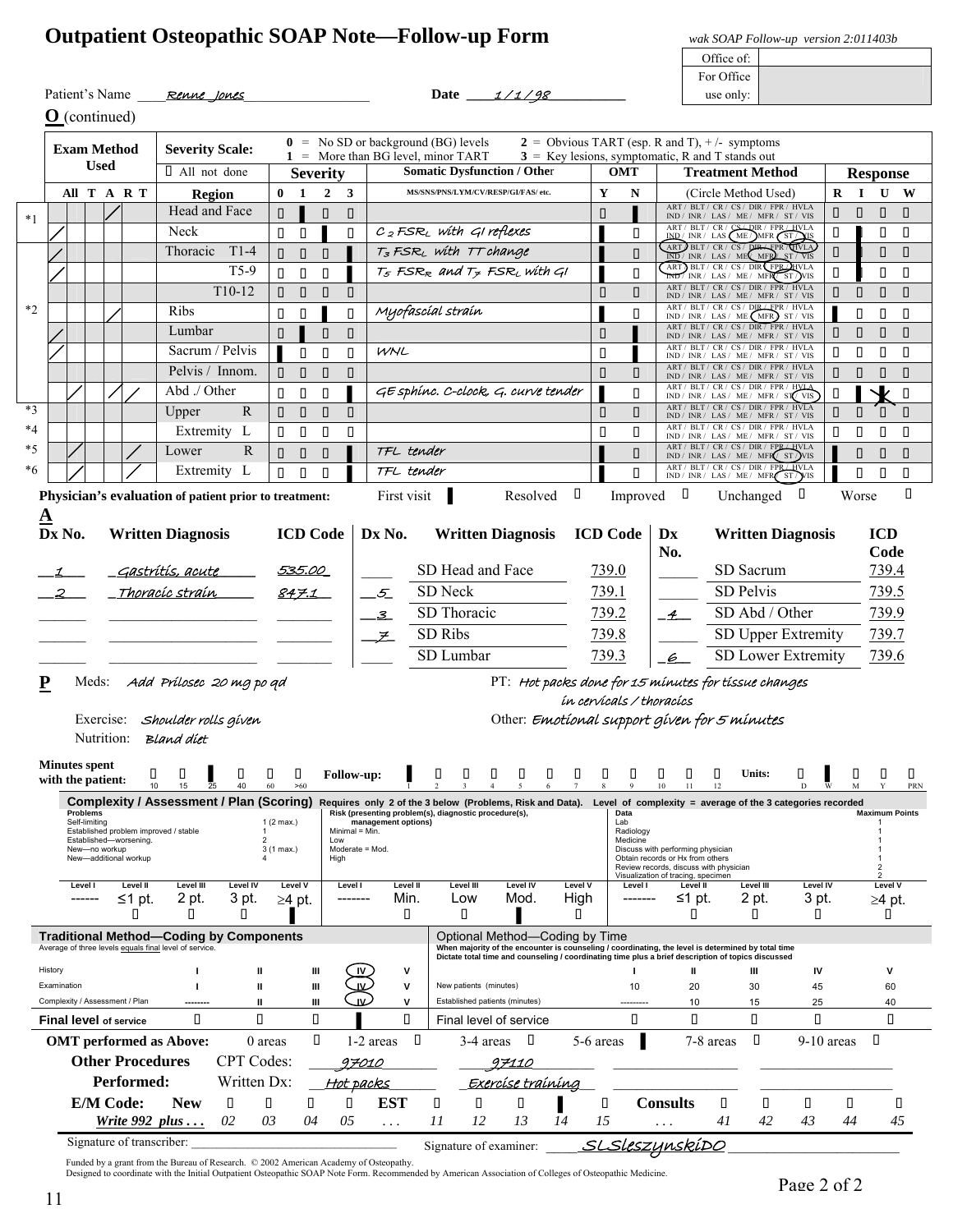### **Outpatient Osteopathic SOAP Note—Follow-up Form**

|                                          |                                   |        |                 |                               |         |      |        |        |            | wak SOAP Follow-up version 2:011403b |
|------------------------------------------|-----------------------------------|--------|-----------------|-------------------------------|---------|------|--------|--------|------------|--------------------------------------|
| <b>Patient's Name</b>                    |                                   |        |                 | Date                          | Sex:    | Male | $\Box$ | Female | Office of: |                                      |
| Age                                      | * Vital Signs $(3 \text{ of } 7)$ |        | Wt.             | Ht.                           |         |      | Temp.  |        |            |                                      |
|                                          |                                   | Reg.   |                 | Pt. position for recording BP |         |      |        |        | For office |                                      |
| Resp.                                    | Pulse                             | Irreg. |                 | Standing                      | Sitting |      |        | Lying  | use only:  |                                      |
| <b>Patient's Pain Analog Scale:</b><br>R |                                   |        | $\Box$ Not done |                               |         |      |        |        |            |                                      |

NO PAIN WORST POSSIBLE PAIN

 **CC: HPI:** (Location, Quality, Severity, Duration, Timing, Context, Modifying factors, Associated Signs and Sx)  **PFSH: ROS:** (Constitutional, Eyes, Ears/Nose/Mouth/Throat, Cardiovascular, Respiratory, GI, GU, Musculoskeletal, Integumentary, Neurological, Psychiatric, Endocrine, Hematologic/Lymphatic, Allergic/Immunologic)

| п  | $1-3HPI$              |
|----|-----------------------|
|    | 1-3 HPI               |
|    | $4+HPI$               |
|    | $4+HPI$               |
|    | Level ROS             |
| п  | None                  |
| Ш  | 1 ROS                 |
| IV | 2-9 ROS               |
|    | $10 + ROS$            |
|    | <b>Level of PFSH</b>  |
| п  | None                  |
| Ш  | None                  |
| IV | 1 PFSH                |
| V  | $2 + PFSH$            |
|    | Level: HPI<br>Ш<br>IV |

**Overall History** = Average of HPI, ROS or PFSH:  $\Box$  **II** (1-3 HPI)  $\Box$  **III** (1-3 HPI, 1 ROS)  $\Box$  **IV** (4+ HPI, 2-9 ROS, 1 PFSH)  $\Box$  **V** (4+ HPI, 10+ ROS, 2+ PFSH)





|   | <b>Level of GMS</b> |                                                                         |
|---|---------------------|-------------------------------------------------------------------------|
| Н | π                   | 1-5 elements                                                            |
|   |                     | $6 +$ elements                                                          |
| П | IV                  | $2 + from each$<br>of 6 areas<br>OR $12 +$ elements<br>in $2 + \arccos$ |
|   |                     | $2 +$ elements from<br>each of 9 areas                                  |

Signature of transcriber: \_\_\_\_\_\_\_\_\_\_\_\_\_\_\_\_\_\_\_\_\_\_\_\_\_\_\_\_\_\_\_\_ Signature of examiner: \_\_\_\_\_\_\_\_\_\_\_\_\_\_\_\_\_\_\_\_\_\_\_\_\_\_\_\_\_\_\_\_\_\_\_\_\_\_\_\_\_\_\_\_\_\_\_\_\_

Funded by a grant from the Bureau of Research. © 2002 American Academy of Osteopathy.<br>Designed to coordinate with the Initial Outpatient Osteopathic SOAP Note Form. Recommended by American Association of Colleges of Osteo